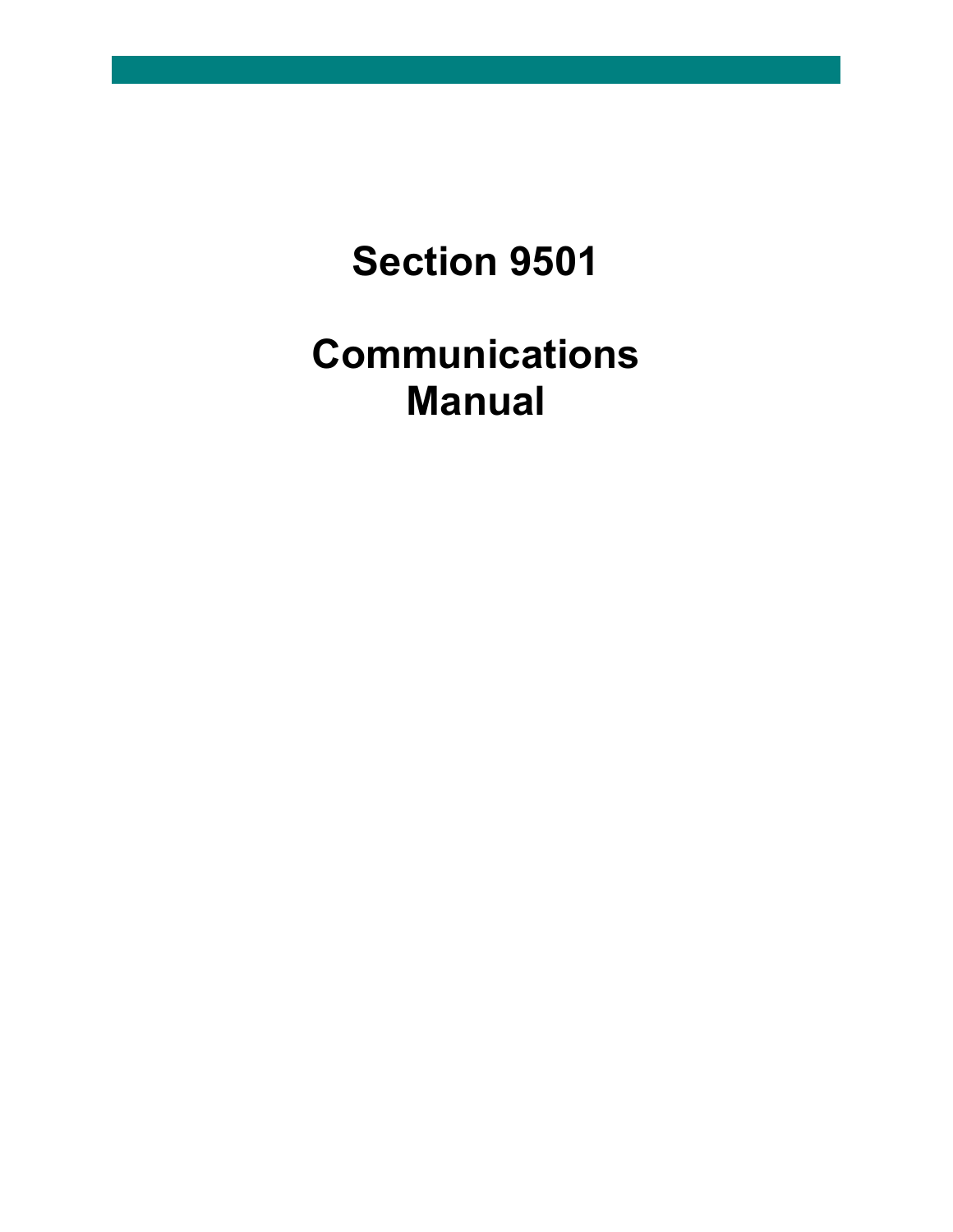

#### **Section Page**

| 9501.1   |             |                                                |  |
|----------|-------------|------------------------------------------------|--|
| 9501.1.1 |             |                                                |  |
| 9501.1.2 |             |                                                |  |
| 9501.1.3 |             |                                                |  |
|          | 9501.1.3.1  |                                                |  |
|          | 9501.1.3.2  |                                                |  |
|          | 9501.1.3.3  |                                                |  |
|          | 9501.1.3.4  |                                                |  |
|          | 9501.1.3.5  |                                                |  |
|          | 9501.1.3.6  |                                                |  |
|          | 9501.1.3.7  |                                                |  |
|          | 9501.1.3.8  |                                                |  |
| 9501.2   |             |                                                |  |
| 9501.2.1 |             |                                                |  |
|          | 9501.2.1.1  |                                                |  |
|          | 9501.2.1.2  |                                                |  |
|          | 9501.2.1.3  | Government Emergency Telecommunications        |  |
|          |             |                                                |  |
|          | 9501.2.1.4  |                                                |  |
|          | 9501.2.1.5  | VHF and UHF Channels in the Petroleum Radio    |  |
|          |             |                                                |  |
|          | 9501.2.1.6  |                                                |  |
|          | 9501.2.1.7  |                                                |  |
|          | 9501.2.1.8  |                                                |  |
|          | 9501.2.1.9  |                                                |  |
|          | 9401.2.1.10 |                                                |  |
|          | 9501.2.1.11 |                                                |  |
|          | 9501.2.1.12 |                                                |  |
|          | 9501.2.1.13 | Radio Communication Support Systems 9501-8     |  |
|          | 9501.2.1.14 |                                                |  |
|          | 9501.2.1.15 |                                                |  |
| 9501.2.2 |             |                                                |  |
|          | 9501.2.2.1  | Communication of Initial Observations  9501-8  |  |
|          | 9501.2.2.2  |                                                |  |
| 9501.3   |             |                                                |  |
| 9501.3.1 |             |                                                |  |
|          | 9501.3.1.1  | Washington State Department of Ecology  9501-9 |  |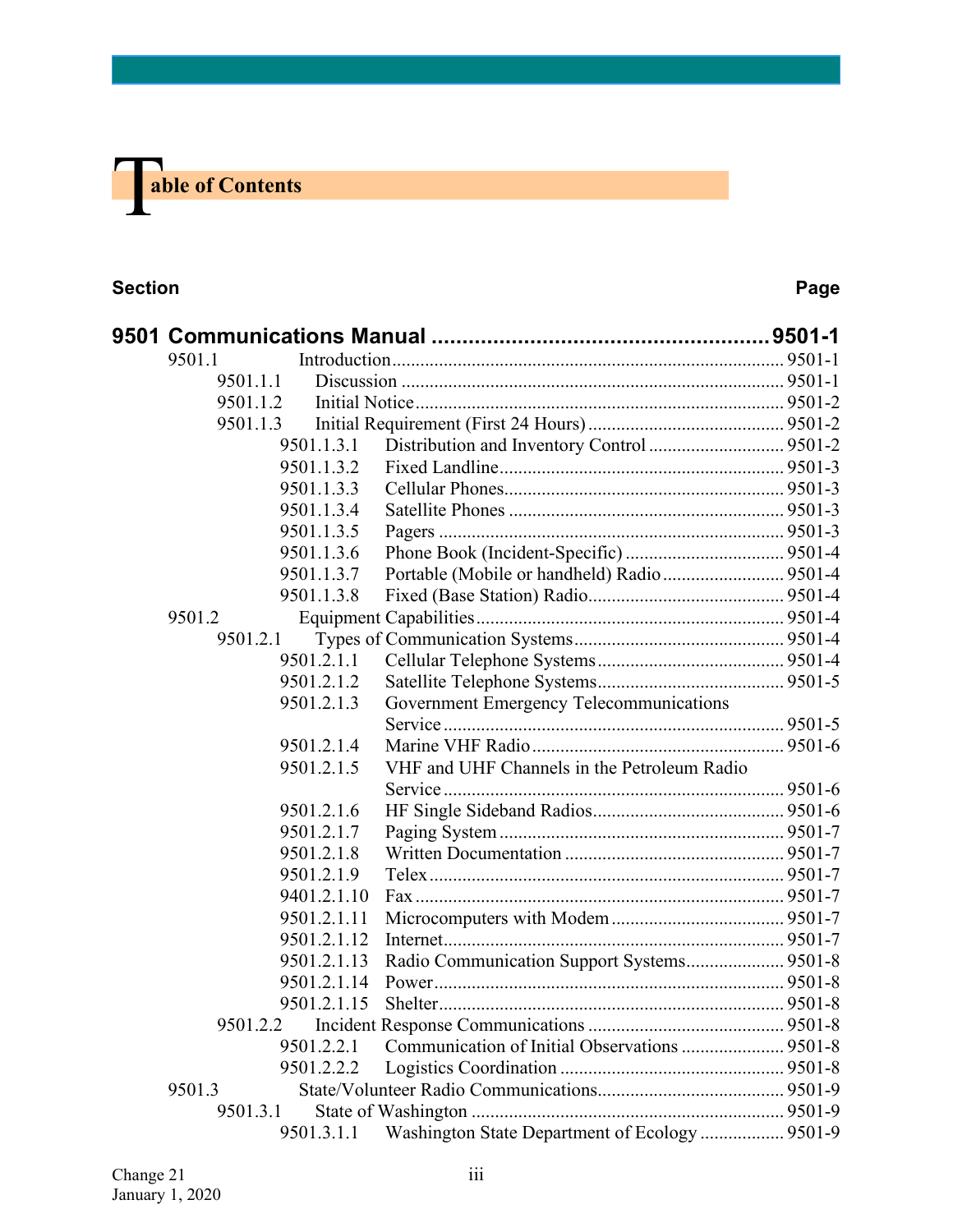### **Section Page**

|       |           |            | 9501.3.1.2 Comprehensive Emergency Management Network 9501-10     |  |
|-------|-----------|------------|-------------------------------------------------------------------|--|
|       | 9501.3.2  |            |                                                                   |  |
|       | 9501.3.3  |            |                                                                   |  |
|       | 9501.3.4  |            |                                                                   |  |
|       | 9501.3.5  |            | Industrial-Commercial Radio Communications Resources  9501-11     |  |
|       |           | 9501.3.5.1 |                                                                   |  |
|       |           | 9501.3.5.2 | Marine Spill Response Corporation Communications                  |  |
|       |           |            |                                                                   |  |
|       |           | 9501.3.5.3 | Maritime Fire and Safety Association Columbia                     |  |
|       |           |            |                                                                   |  |
|       | 9501.4    |            |                                                                   |  |
|       | 9501.4.1  |            |                                                                   |  |
|       |           |            |                                                                   |  |
| 9501A |           |            |                                                                   |  |
|       | 9501A.1   |            |                                                                   |  |
|       | 9501A.1.1 |            | Repeater Frequency Assignments and Access Systems                 |  |
|       |           |            |                                                                   |  |
|       | 9501A.1.2 |            |                                                                   |  |
|       | 9501A.1.3 |            | Voice Communication Procedures Standardization 9501 A-1           |  |
|       | 9501A.1.4 |            |                                                                   |  |
|       | 9501A.1.5 |            |                                                                   |  |
|       | 9501A.1.6 |            |                                                                   |  |
|       |           |            | 9501A.1.6.1 Radio Frequency Assignment Worksheet (ICS Form        |  |
|       |           |            |                                                                   |  |
|       |           |            | 9501A.1.6.2 Radio Requirements Worksheet (ICS Form 216)  9501 A-2 |  |
|       |           |            | 9501A.1.6.3 Incident Radio Communications Plan Worksheet          |  |
|       |           |            |                                                                   |  |
|       | 9501A.2   |            |                                                                   |  |
|       |           |            |                                                                   |  |
| 9501B |           |            | Appendix B: The 5300 (Frequency and                               |  |
|       |           |            | Communications Resource Summary)  9501 B-1                        |  |
|       | 9501B     |            |                                                                   |  |
|       | 9501B.1   |            |                                                                   |  |
|       |           | 9501B.1.1  |                                                                   |  |
|       |           | 9501B.1.2  | National Oceanic and Atmospheric Administration                   |  |
|       |           |            |                                                                   |  |
|       |           |            |                                                                   |  |
|       |           | 9501B.1.3  | Environmental Protection Agency 9501 B-1                          |  |
|       |           | 9501B.1.4  | Federal Emergency Management Agency 9501 B-1                      |  |
|       | 9501B.2   |            |                                                                   |  |
|       |           | 9501B.2.1  |                                                                   |  |
|       |           | 9501B.2.2  |                                                                   |  |
|       |           | 9501B.2.3  | Comprehensive Emergency Management Network.9501 B-2               |  |
|       |           | 9501B.2.4  |                                                                   |  |
|       |           | 9501B.2.5  |                                                                   |  |
|       |           | 9501B.2.6  | On-Scene Command and Coordination Radio 9501 B-2                  |  |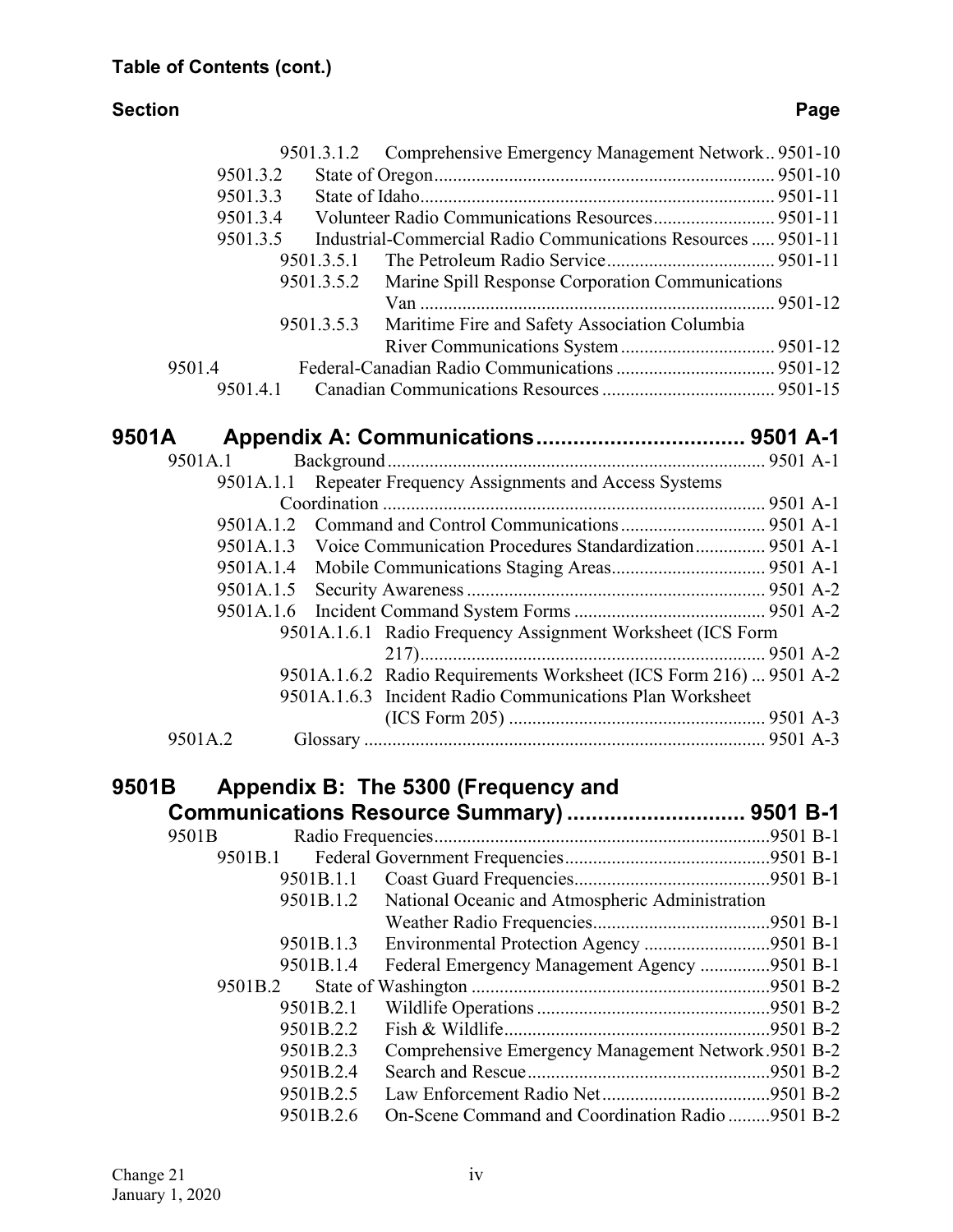#### **Section Page**

| 9501B.2.7 | Department of Natural Resources 9501 B-2              |  |
|-----------|-------------------------------------------------------|--|
| 9501B.3   |                                                       |  |
| 9501B.3.1 | Department of Environmental Quality9501 B-2           |  |
| 9501B.3.2 | Maritime Fire and Safety Association Columbia         |  |
|           |                                                       |  |
| 9501B.4   |                                                       |  |
| 9501B.4.1 | State of Idaho Office of Emergency Management9501 B-3 |  |
| 9501B.4.2 | National Interagency Fire Center 9501 B-3             |  |
| 9501B.5   |                                                       |  |
| 9501B.5.1 |                                                       |  |
| 9501B.5.2 | Marine Safety Response Corporation9501 B-3            |  |
| 9501B.5.3 | FOSS Telecommunications Network9501 B-3               |  |
| 9501B.5.4 |                                                       |  |
| 9501B.5.5 | Amateur Radio Emergency Services9501 B-4              |  |
| 9501B.6   |                                                       |  |
| 9501B.6.1 |                                                       |  |
| 9501B.6.2 |                                                       |  |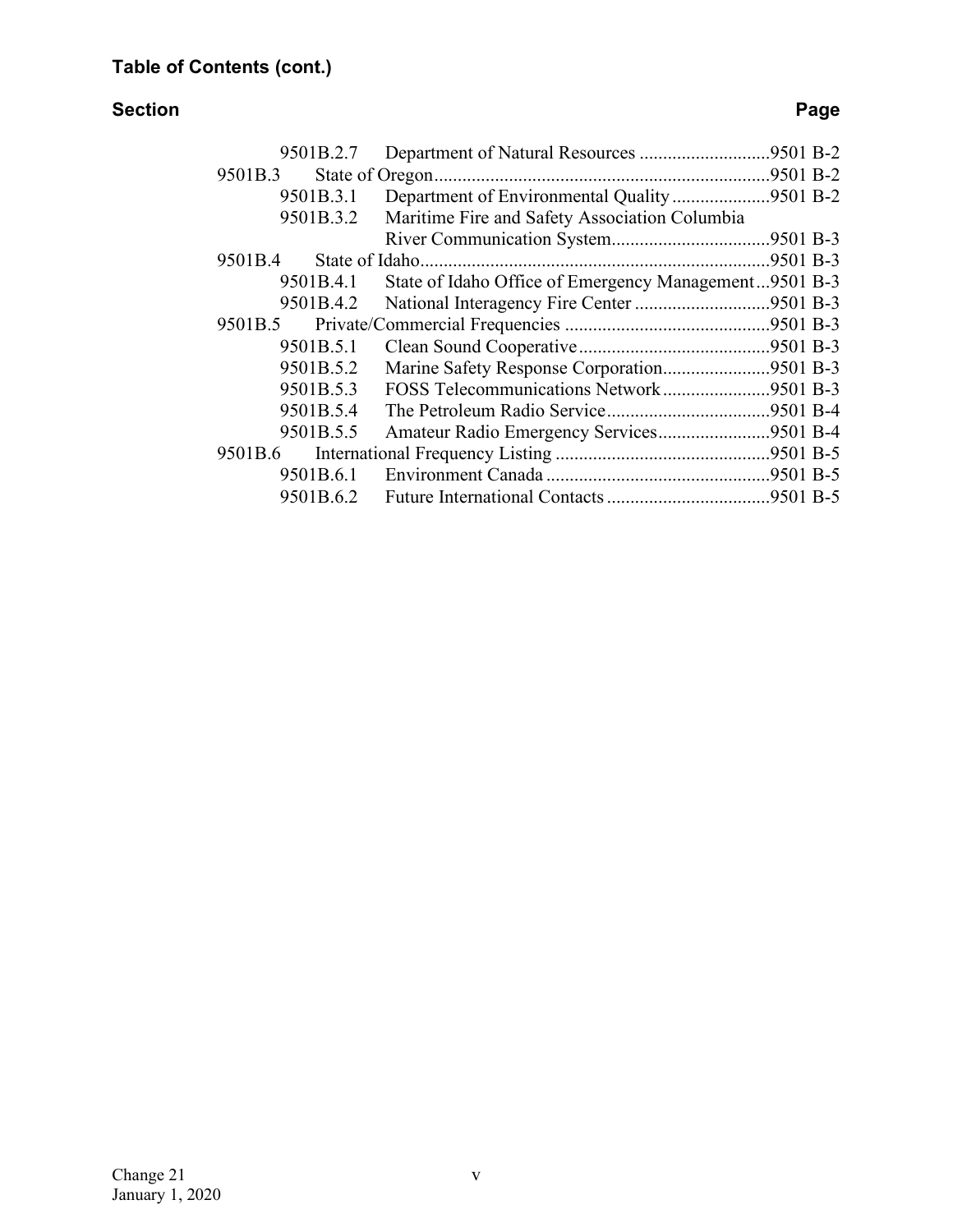## <span id="page-4-2"></span><span id="page-4-1"></span><span id="page-4-0"></span>**9501.1 Introduction**

This document has been prepared for Northwest Area Contingency Plan (NWACP)-Regional Response Team (RRT) agency planners and managers, as well as the communicators that would be involved in the emergency communications aspects of incident response. It describes how the Communications Unit is organized and incorporated within the Incident Command System (ICS) and identifies the main organizational, equipment, and training requirements to be addressed by planners and managers prior to an incident. Appendix A, "Communications," and Appendix B, "The 5300 (Frequency and Communications Resource Summary)" identify the emergency communications offices and operating frequencies of the principal federal and state agencies and private organizations involved in incident response activities.

### <span id="page-4-3"></span>**9501.1.1 Discussion**

Effective communication among all involved parties and agencies is crucial when coordinating an effective response to an incident. Use of ICS and a well thoughtout communications plan are imperative to a coordinated response. Within the ICS structure, the Communications Unit is located within the Logistics Section, which is managed by the Logistics Section Chief or Service Branch Director, depending on the size of the incident. The Communications Unit is managed by the Communications Unit Leader.

Planners and managers addressing anticipated communications requirements should consider what personnel, training, and equipment would likely be needed for the "Design Incident," as well as for preparing for a "Semi-Worst Case." Prior to an incident, members of the RRT and local government, together with community business representatives, should be involved with the selection and preparation of potential Incident Command Centers and equipment staging areas. With suitable preparation, the initial Communications Unit responders will be able to facilitate rapid installation of an emergency communications system.

Failure to properly plan, position, command, and control resources will prove devastating to the response. Cost and operability are important considerations when obtaining equipment and services.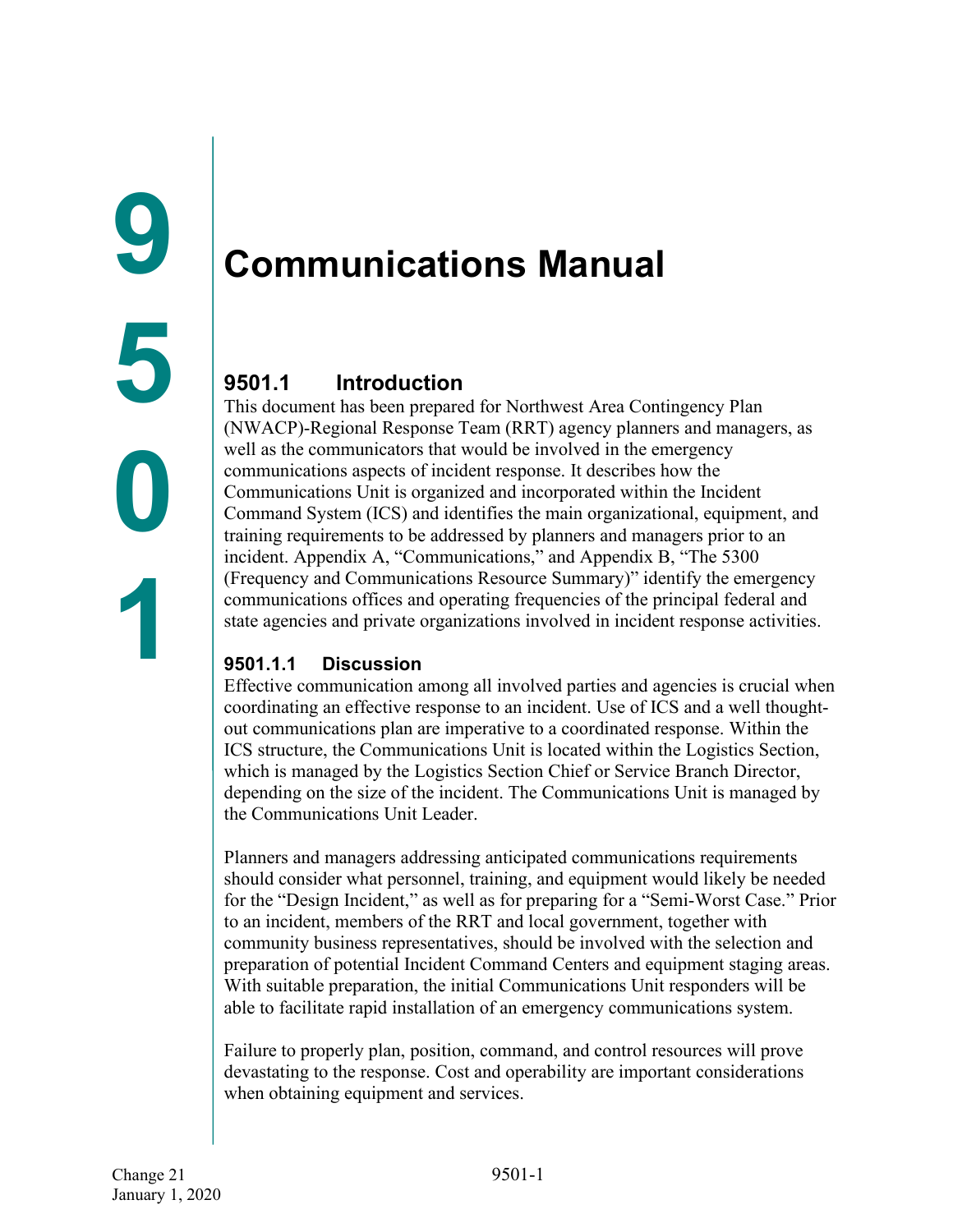#### <span id="page-5-0"></span>**9501.1.2 Initial Notice**

Actions to be taken by planners and managers when receiving initial notification of an incident include designating a reporting location and providing initial assignments for communicators, a reporting time, local travel instructions, and the need for cell or satellite phones, radios, or any special communications equipment. There are likely to be serious delays of equipment or personnel if these initial actions are not considered and addressed prior to an incident.

Following the initial notification, communicators should report to the Staging Area or Logistics Section Chief for assignment to the Communications Unit Leader. The Communications Unit Leader will then assign communicators to specific ICS Sections as necessary.

#### <span id="page-5-1"></span>**9501.1.3 Initial Requirement (First 24 Hours)**

Prior to an incident, planners and managers of response activities should complete pre-disaster preparations such as determining short- and long-range communications requirements, establishing standard radio communications procedures, selecting and training staff, and obtaining radios and other necessary initial response equipment in coordination with the Communications Unit Leader. RRT Communicators should be familiar with and be able to utilize regional very high frequency (VHF) repeaters and be able to incorporate trained radio operators from the United States Coast Guard (USCG) Reserve, Auxiliary, or Amateur Radio Emergency Services (ARES). Cellular phones, charging units, and landlines are considered basic communications for initial incident response and should be brought to the incident or obtained on site. If the local telephone service cannot provide the number and type of circuits you require, request the Federal Emergency Management Agency (FEMA) and/or Marine Spill Response Corporation (MSRC) van with satellite power branch exchange (PBX) capability. Contact the Lease/Purchase Officer for funding authority. Contact the selected phone company to arrange for installation and request expected delivery date. The Communications Unit Leader or equivalent is to receipt for leased equipment at the Emergency Operations Center (EOC), including satellite telephones, other portable satellite telephone equipment, pagers, and portable VHF/ultra high frequency (UHF) radios, including batteries and charging units.

The Communications Unit Leader or equivalent has overall responsibility for the following communications equipment and personnel requirements with support from the Staging Site Manager.

#### <span id="page-5-2"></span>**9501.1.3.1 Distribution and Inventory Control**

One of the most important issues associated with incident response is resource inventory and material control. Without a proper inventory, materials become lost or stolen. The Communications Unit Leader or Equipment Staging Area Custodians must thoroughly control equipment issue and recovery. This section outlines the actions to be taken for receipt and resupply of communication equipment and services.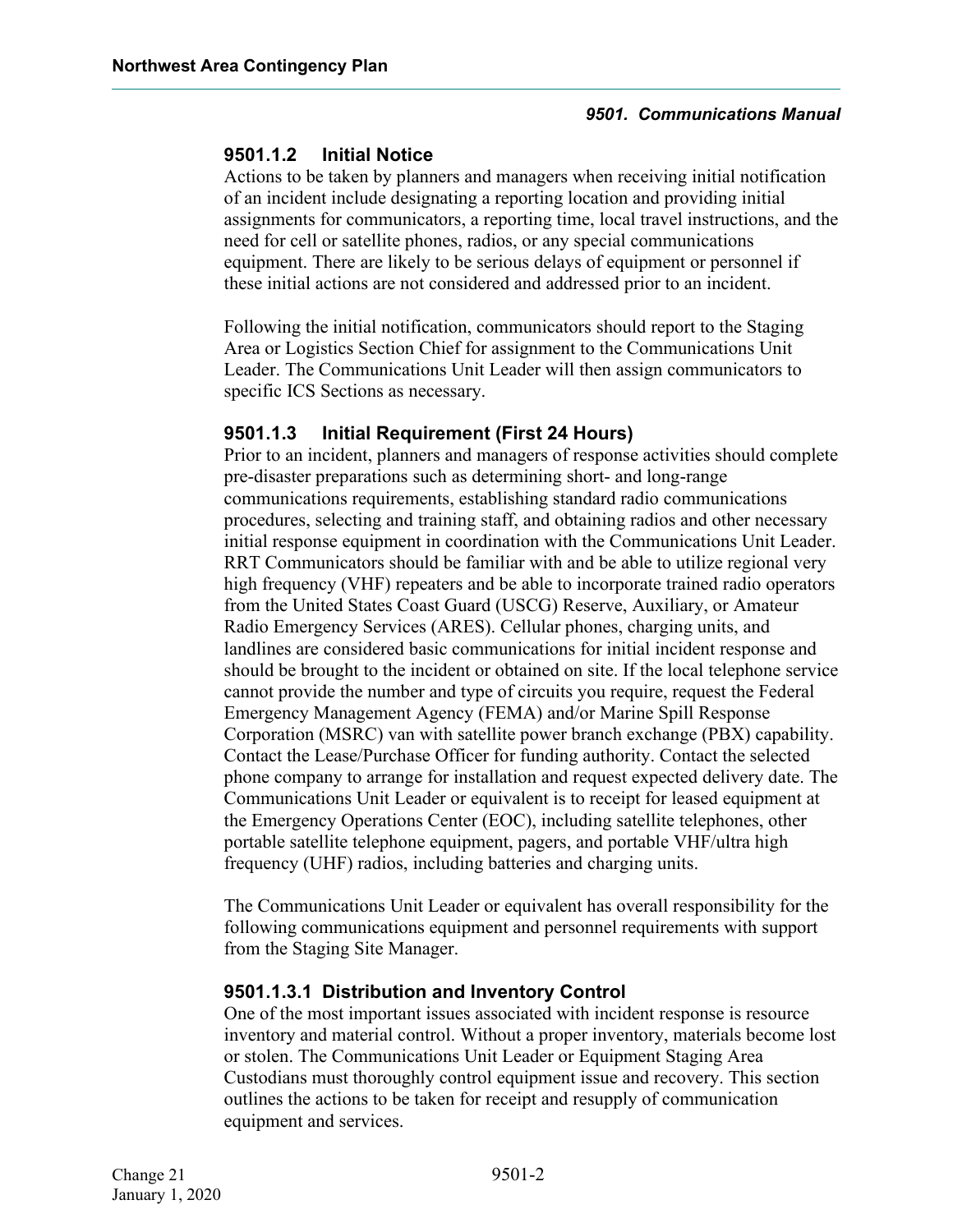#### <span id="page-6-0"></span>**9501.1.3.2 Fixed Landline**

The Communications Unit Leader, or equivalent, is responsible for approval and receipt of any commercial telephone installation, reporting damage to leased equipment, and obtaining replacements as required. Requests for hardware, circuit installations, or deinstallations must be approved by the Communications Unit Leader. Contact the appropriate vendor for new or additional services, and obtain an expected delivery date. Receipt for the equipment at the EOC. The Communications Unit Leader will arrange for circuit deinstallations as required or after unit demobilization.

#### <span id="page-6-1"></span>**9501.1.3.3 Cellular Phones**

The Communications Unit Leader estimates the need for new or additional cellular phones and then obtains funding authority from the Lease/Purchase Officer to purchase or lease the additional equipment. Contact the appropriate cellular service provider to arrange for new or additional services and obtain an expected delivery date. Receipt for the equipment at the EOC and arrange transportation for the equipment to the staging site. The Staging Site Manager accepts, inventories, and disburses the new equipment as required. Unrepairable equipment is to be surveyed and reordered as required. The Staging Site Manager returns the equipment to the Communications Unit Leader after unit demobilization. The Communications Unit Leader returns any leased equipment back to the vendor.

#### <span id="page-6-2"></span>**9501.1.3.4 Satellite Phones**

The Communications Unit Leader estimates the need for satellite telephone services and obtains funding authority from the Lease/Purchase Officer to purchase or lease the additional equipment. Contact appropriate vendors to arrange for purchase of portable satellite hardware and service. Obtain an expected delivery date. Receipt for the equipment at the EOC and arrange transportation for the equipment to the staging site. The Staging Site Manager accepts, inventories, and disburses the new equipment as required. Unrepairable equipment is to be surveyed and reordered as required. The staging area site manager returns the equipment to the Communications Unit Leader after unit demobilization. The Communications Unit Leader returns any leased equipment back to the vendor.

#### <span id="page-6-3"></span>**9501.1.3.5 Pagers**

The Communications Unit Leader estimates the need for new or additional paging services and then obtains funding from the Lease/Purchase Officer to purchase or lease the additional equipment. Contact the appropriate vendors to arrange for new or additional services and then obtain an expected activation date. Receipt for the equipment at the EOC and arrange transportation for the equipment to the staging site. The Staging Site Manager accepts, inventories, and disburses the new equipment as required. Unrepairable equipment is to be surveyed and reordered as required. The Staging Site Manager returns the equipment to the Communications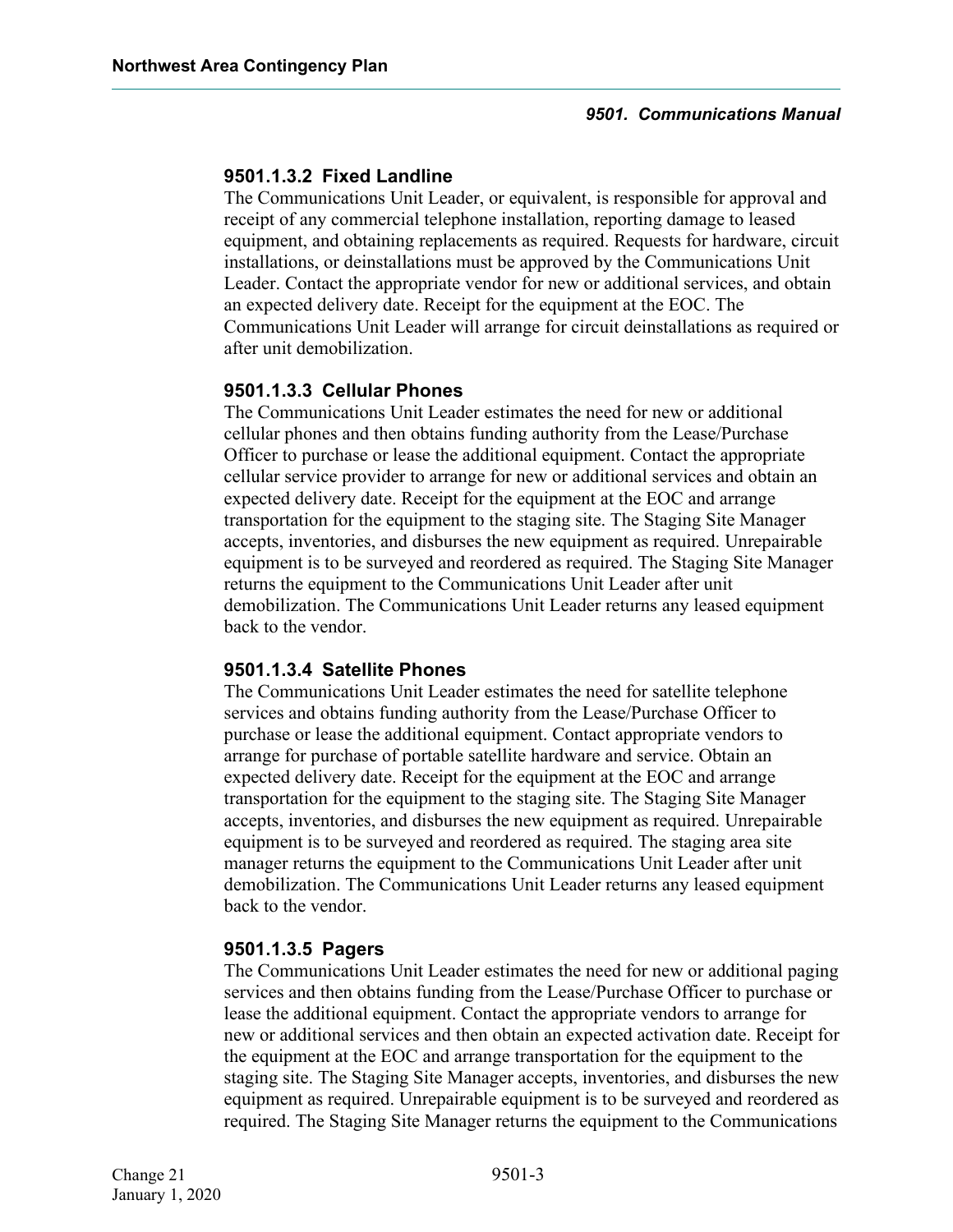Unit Leader after unit demobilization. The Communications Unit Leader returns any leased equipment back to the vendor.

#### <span id="page-7-0"></span>**9501.1.3.6 Phone Book (Incident-Specific)**

The Communications Unit Leader or staff develops a small, incident-specific phone book to contain email addresses, primary/secondary radio frequency working channels and assigned telephone numbers of pagers, satellite, and cellular telephones.

#### <span id="page-7-1"></span>**9501.1.3.7 Portable (Mobile or handheld) Radio**

The Communications Unit Leader estimates the need for additional portable radios and then obtains funding authority from the Logistics Officer to purchase or lease the portable (handheld) radio equipment. Contact commercial vendors to arrange for new or leased portable radio hardware and obtain an expected delivery date. To obtain a cache of portable handheld radio equipment, contact the National Interagency Fire Center point of contact listed in Section 9501.4, below. Receipt for the equipment at the EOC and arrange transportation for the equipment to the staging site. The Staging Site Manager accepts, inventories, and disburses the new equipment as required. Equipment that is inoperable is to be surveyed and reordered as required. The Staging Site Manager returns the equipment to the Communications Unit Leader after unit demobilization. The Communications Unit Leader returns any leased equipment back to the vendor.

#### <span id="page-7-2"></span>**9501.1.3.8 Fixed (Base Station) Radio**

The Communications Unit Leader determines short and long-range communications (UHF/VHF/high frequency [HF]) needs. To request fixed radio communications support from state and federal agencies, private companies, or volunteer organizations, refer to Sections 9501.3 and 9501.4, below.

# <span id="page-7-3"></span>**9501.2 Equipment Capabilities**

#### <span id="page-7-4"></span>**9501.2.1 Types of Communication Systems**

The following briefly describes some of the many different communications systems that may be employed during incident response. Planners and managers should recognize the capabilities and limitations of such equipment prior to an incident and undertake measures to obtain equipment, train personnel, provide support, and maintain these systems, before, during, and after the incident.

#### <span id="page-7-5"></span>**9501.2.1.1 Cellular Telephone Systems**

Battery powered cellular phones can free the user from dependence on commercial power or vehicle batteries. Systems are now available that permit facsimile as well as voice transmissions over cellular phone equipment. As cellular telephone service becomes more widely available, it is helping to fill many communication gaps, giving incident response managers immediate access to the telephone system. It should be recognized, however, that cellular communications systems quickly become saturated with traffic during an emergency.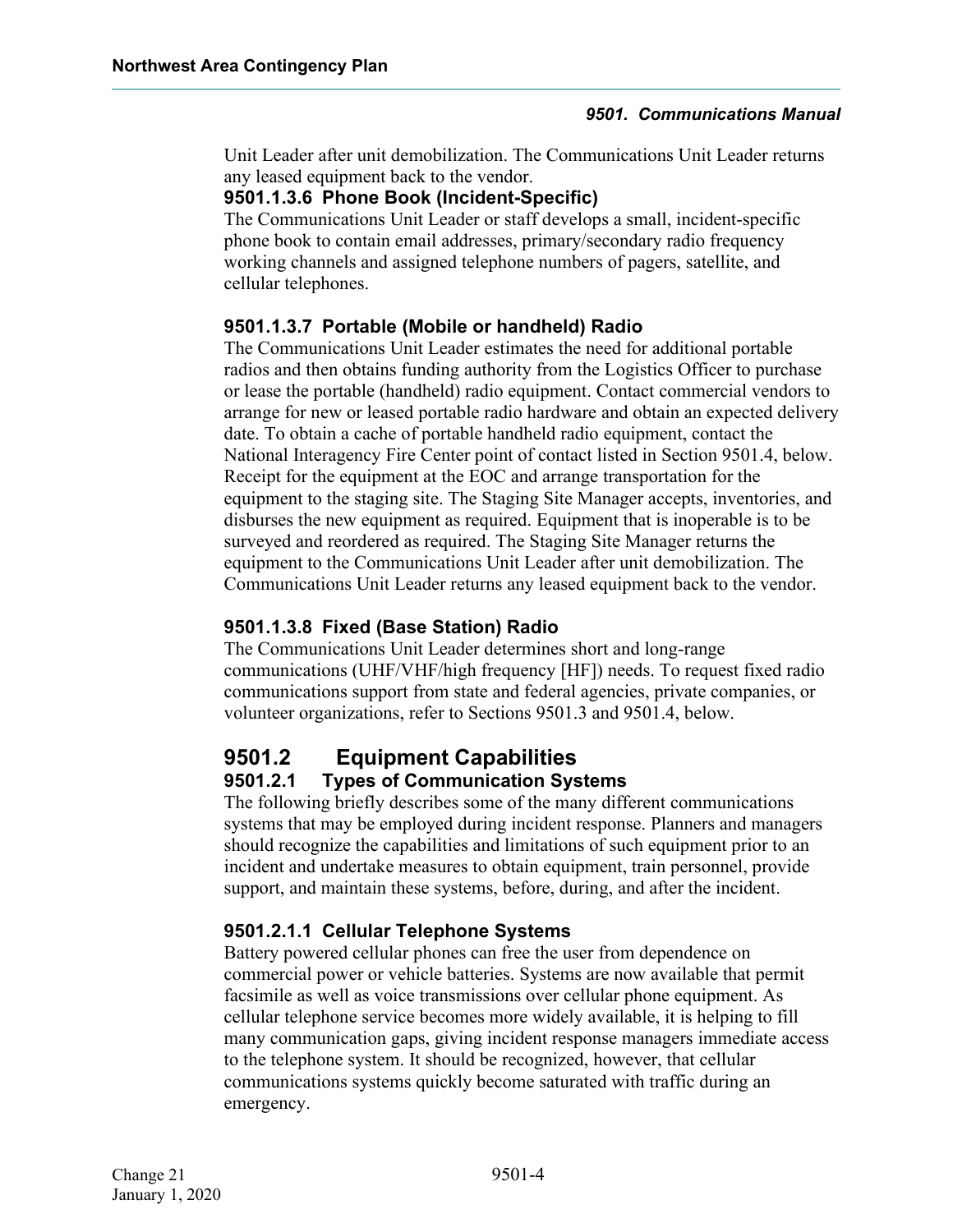#### <span id="page-8-0"></span>**9501.2.1.2 Satellite Telephone Systems**

The use of satellite telephones is increasing with improved service capabilities and reduced costs. Due to the limitations of cellular telephones, particularly during emergencies, the satellite telephone has frequently become the preferred form of backup emergency communications for response agencies.

#### <span id="page-8-1"></span>**9501.2.1.3 Government Emergency Telecommunications Service**

This section is adapted from the United States Department of Homeland Security website: [http://www.dhs.gov/government-emergency-telecommunications](http://www.dhs.gov/government-emergency-telecommunications-service-gets)[service-gets](http://www.dhs.gov/government-emergency-telecommunications-service-gets)

The Government Emergency Telecommunications Service (GETS) is an emergency phone service provided by the National Communications System in the Information Analysis and Infrastructure Protection Division of the Department of Homeland Security. GETS supports federal, state, and local government, industry, and non-governmental organization personnel in performing their National Security and Emergency Preparedness (NS/EP) missions. GETS provides emergency access and priority processing in the local and long distance segments of the Public Switched Telephone Network (PSTN). It is intended to be used in an emergency or crisis situation when the PSTN is congested and the probability of completing a call over normal or other alternate telecommunication means has significantly decreased.

GETS is necessary because of the increasing reliance on telecommunications. The economic viability and technical feasibility of such advances as nationwide fiber optic networks, high-speed digital switching, and intelligent features have revolutionized the way we communicate. This growth has been accompanied by an increased vulnerability to network congestion and system failures. Although backup systems are in place, disruptions in service can still occur. Recent events have shown that natural disasters, power outages, fiber cable cuts, and software problems can cripple the telephone services of entire regions. Additionally, congestion in the PSTN, such as the well-documented "Mother's Day phenomenon," can prevent access to circuits. However, during times of emergency, crisis, or war, personnel with NS/EP missions need to know that their calls will go through. GETS addresses this need. Using enhancements based on existing commercial technology, GETS allows the NS/EP community to communicate over existing PSTN paths with a high likelihood of call completion during the most severe conditions of high-traffic congestion and disruption. The result is a cost-effective, easy-to-use emergency telephone service that is accessed through a simple dialing plan and personal identification number card verification methodology. It is maintained in a constant state of readiness as a means to overcome network outages through such methods as enhanced routing and priority treatment.

GETS uses three major types of networks, described below: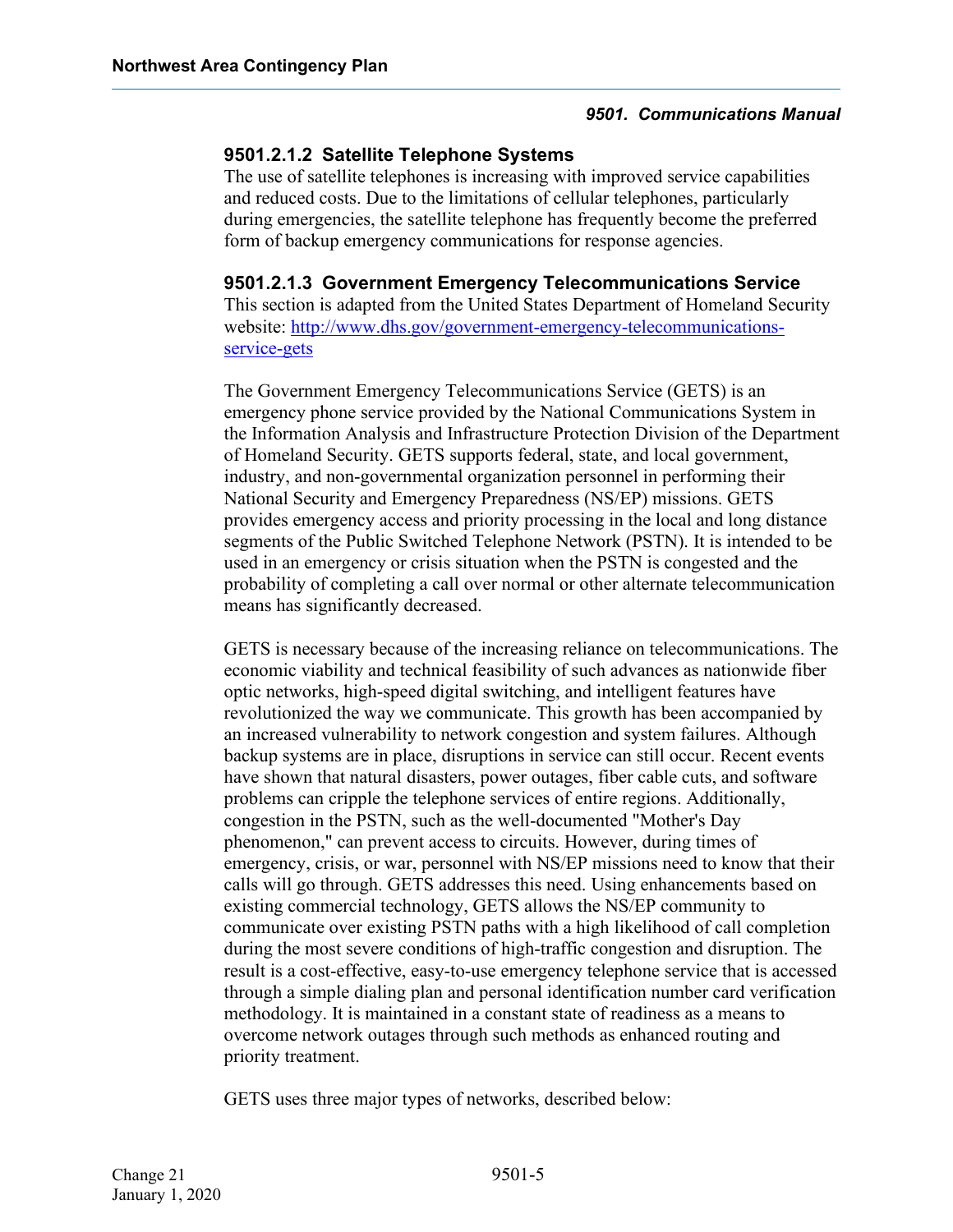- The major long-distance networks provided by Interexchange Carriers— AT&T, MCI, and Sprint—including their international services;
- The local networks provided by local exchange carriers; wireless carriers; and
- Government-leased networks, including the Federal Telecommunications System and the Defense Information System Network.

GETS is accessed through a universal access number using common telephone equipment such as a standard desk set, STU-III, fax machine, modem, or wireless phone. A prompt will direct the entry of your personal identification number and the telephone number. Once you are authenticated as a valid user, your call is identified as an NS/EP call and receives special treatment.

See the GETS web site for program information, eligibility, and registration procedures. Interested agencies must establish their own GETS account.

#### <span id="page-9-0"></span>**9501.2.1.4 Marine VHF Radio**

All marine operations should include provisions for marine VHF radio communications among all vessels in the area and designated coordinators. Communicators on the water should be provided with properly licensed marine VHF radio equipment. Such equipment makes it possible to warn other vessels about operations and can also be used for coordinating the operations. However, other channels may be preferred where suitable equipment is available.

#### <span id="page-9-1"></span>**9501.2.1.5 VHF and UHF Channels in the Petroleum Radio Service**

Much of the VHF and UHF equipment in the Petroleum Radio Service utilizes automatic coded audio frequency signals to open the target receiver's squelch. "Private Line" (PL) codes must be controlled during incident response for proper radio reception. Multiple PL codes on a frequency during a response will limit the effectiveness of the radio hardware likely to arrive on the scene. Operators may wish to consider deactivation of squelch controls during emergencies so that all users of the frequencies will be aware of and give priority to emergency communications.

Some of the Petroleum Radio Service VHF channels are close in frequency to the band assigned to the Marine VHF Radiotelephone Service (156.025-157.425 megahertz [MHz]). This presents the technical possibility that a single radio and antenna system can be used to access both services. Equipment with digital frequency control and scanning capability could thus be used to monitor radio traffic and communicate on several channels in both services.

#### <span id="page-9-2"></span>**9501.2.1.6 HF Single Sideband Radios**

For communications over long distances, at sea, and in undeveloped areas such as much of northern Canada and Alaska, HF, 2MHz to 30 MHz, single-sideband (SSB) voice radio equipment is commonly used. Contingency Planners should recognize that radio propagation by HF radio changes widely over daily and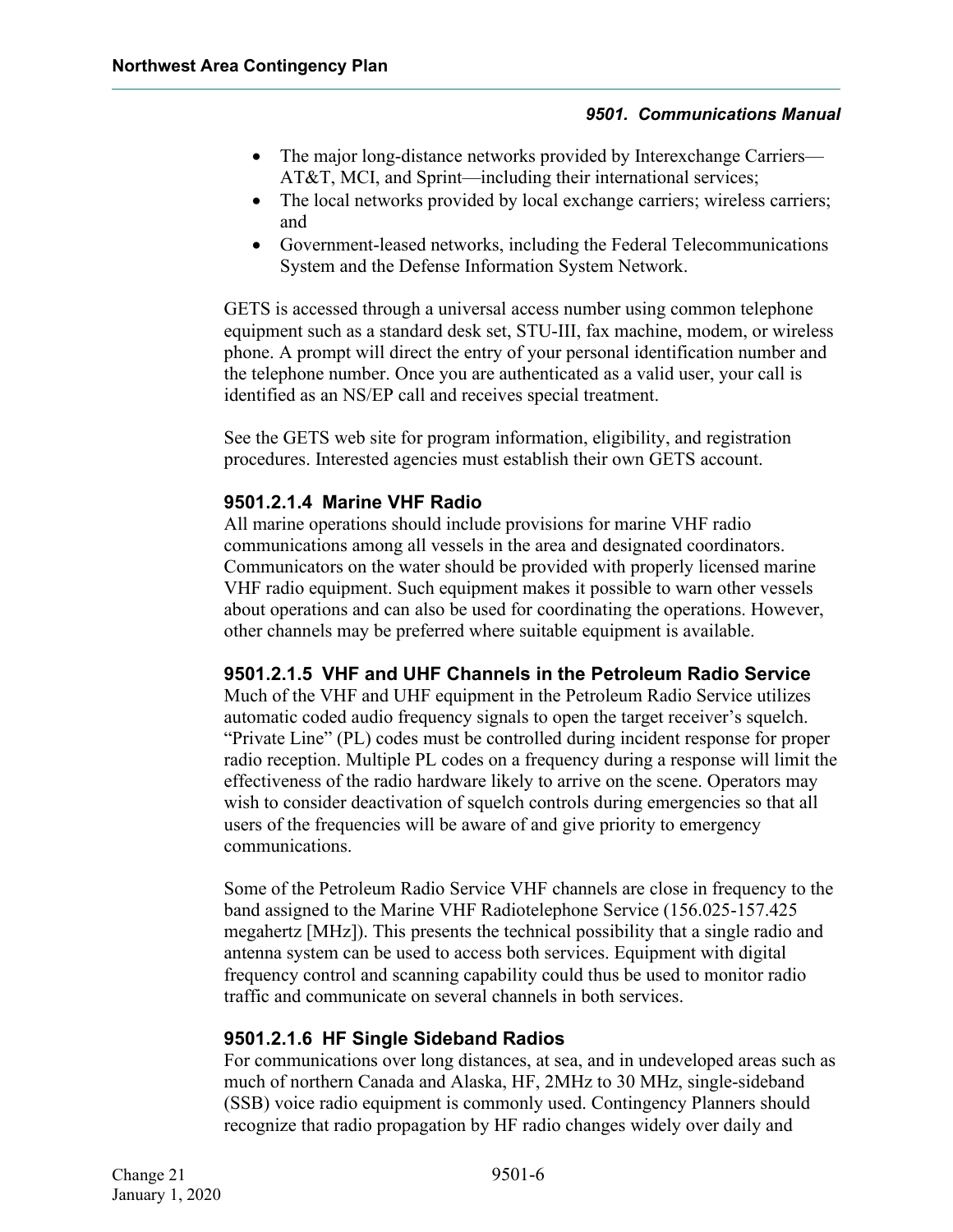yearly cycles and is strongly influenced by changes in solar activity. One may have an excellent radio communications link with a station several hundred miles away, and a few hours later, be completely unable to hear that station. Despite these limitations, HF radio remains the primary backup emergency communications system in the United States.

#### <span id="page-10-0"></span>**9501.2.1.7 Paging System**

The familiar "beeper" is essentially a one-way radio communication system that enables persons within range of the paging system transmitter to be alerted or receive a brief message.

Pagers are widely used by persons with response contingency responsibilities. Integrated paging systems are now in commercial use, which permits an individual to be paged and receive a short message in virtually any populated area throughout the United States and Canada.

#### <span id="page-10-1"></span>**9501.2.1.8 Written Documentation**

Memos, letters, reports, journals of activities, phone logs, radio logs, and other written documents all play important roles in coordinating emergency response activities and building a history of decisions and activities in response to an incident. Careful and accurate documentation will help produce orderly and efficient incident response. Poor documentation produces only confusion.

#### <span id="page-10-2"></span>**9501.2.1.9 Telex**

Telex service, which permits wire communication through automated exchanges, can be useful for responders. This service permits passing written communication quickly between subscribers.

#### <span id="page-10-3"></span>**9401.2.1.10 Fax**

Fax systems permit text and graphic information (maps, diagrams, signatures, etc.) to be transmitted over telephone lines or by radio. With special attachments, cell phones can be used for transmission of facsimile traffic.

#### <span id="page-10-4"></span>**9501.2.1.11 Microcomputers with Modem**

Microcomputers with telephone modems, particularly battery-operated laptop units, offer a wide variety of communication options previously not available. For example, a control computer can be set up to receive telephone or radio calls from other computers at any time. With proper authentication, portable computers at widely separated locations can "upload" information to the control computer or "download" information from it. With appropriate software and accessories, a microcomputer can be made to emulate fax equipment.

#### <span id="page-10-5"></span>**9501.2.1.12 Internet**

The Internet has wide applicability for incident response. In addition to the preparatory communications activities that are conducted prior to an event, such as training notifications, equipment research and procurement, etc., public announcements and warnings may be quickly sent to a widespread audience.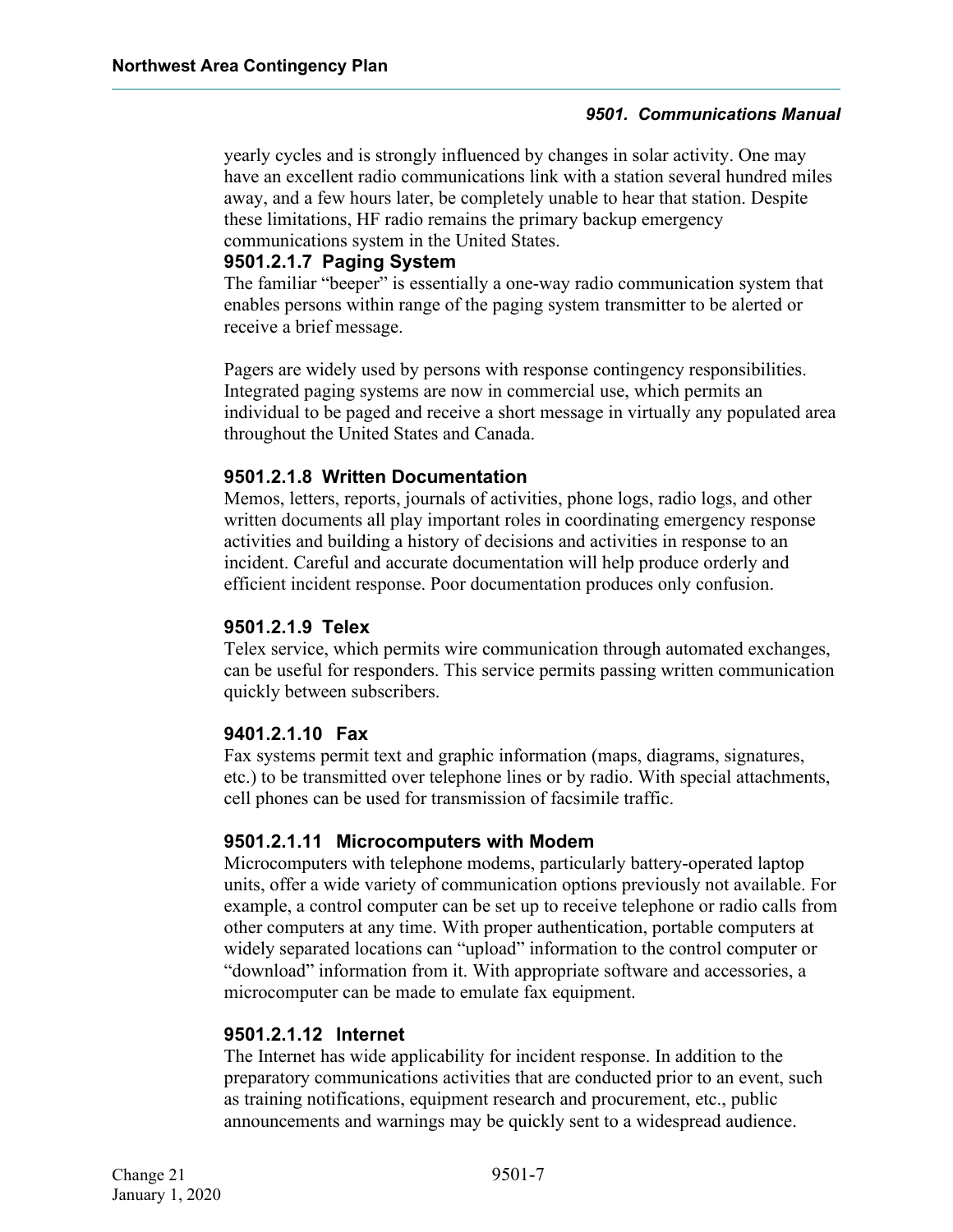#### <span id="page-11-0"></span>**9501.2.1.13 Radio Communication Support Systems**

Regardless of the frequency band involved (HF, VHF, or UHF) all radio communication systems require certain resources and ancillary equipment to operate. These are briefly discussed in the following subsections.

#### <span id="page-11-1"></span>**9501.2.1.14 Power**

The source of electrical power for a given radio may be domestic power, internal or external batteries (rechargeable or one-time use), or a dedicated electrical generator. Twelve- or 24-volt direct current radios are available for use in vehicles and boats. Output wattages are the same as for 120-volt alternating current systems. Battery recharging energy may come from a domestic power source, from a vehicle electrical system, or from solar cells. Where power outages would cause unacceptable disruption of communication, an uninterruptible power supply may be provided. Uninterruptible power supplies for communications generally utilize a storage battery and power inverter system to provide temporary ac power at an appropriate voltage.

#### <span id="page-11-2"></span>**9501.2.1.15 Shelter**

Some radio equipment is designed with weather-resistant cases, permitting considerable flexibility in where the equipment may be transported. However, much of the communication equipment in common use must be protected from harmful weather conditions. Heating may be required at some locations, and air conditioning at others. Security guards or a suitable alarm or security system should be considered at locations where vandalism or theft of equipment may occur. Some operators may also require shelter.

#### <span id="page-11-4"></span><span id="page-11-3"></span>**9501.2.2 Incident Response Communications 9501.2.2.1 Communication of Initial Observations**

Communication of initial observations will typically be made by telephone or radio. Written confirmation to appropriate governmental agencies should be made as soon as possible after the initial report. In a given situation, there may be a number of federal, state, and local government entities each with requirements for incident reporting. Each may need a somewhat different set of information, each may impose different reporting time constraints, and each may specify a unique reporting format. Because of the complexity of reporting requirements, organizations may wish to assign the responsibility for reporting an incident to a single interagency office. This will facilitate the use of consistent information, avoid duplicate reporting, and permit the accumulation of a historical database.

Current best practice is for Unified Command to publish information through an incident-specific website.

#### <span id="page-11-5"></span>**9501.2.2.2 Logistics Coordination**

Food, transportation, and, in some cases, shelter, must be provided to workers during incident response operations. This is generally conducted over landline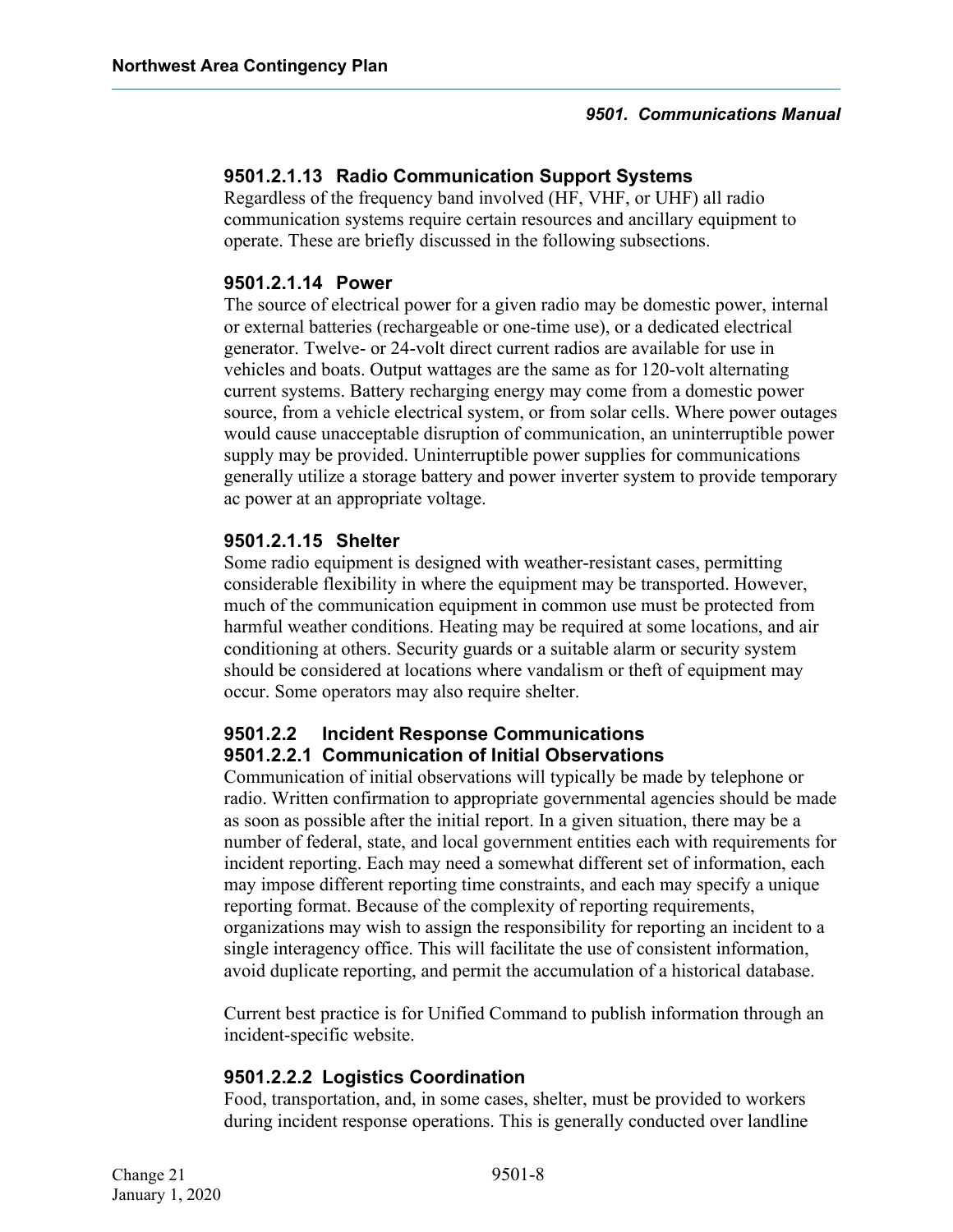phone, but could require a radio net in some cases. Supplies such as fuel, sorbents, and machine parts must be procured and delivered to locations where needed. Worn and broken equipment must be repaired or replaced. All of these activities require good communication. For large operations, it may be desirable for the Logistics Section to have communications channels separate from those used for directing and coordinating the incident.

### <span id="page-12-0"></span>**9501.3 State/Volunteer Radio Communications 9501.3.1 State o**f **Washington**

<span id="page-12-1"></span>The Washington State Emergency Management Division (EMD) maintains a 24 hour communications center for the State of Washington, located in the EOC at Camp Murray. Initial notification should be made to EMD, and the Duty Officer will record the information and make the appropriate local, state, and federal notifications as prescribed in Washington's Standard Operating Procedures. The phone numbers for contacting the EOC are as follows.

| <b>Primary Phone</b>   | 1-800-258-5990                                  |
|------------------------|-------------------------------------------------|
| <b>Secondary Phone</b> | 253-912-4901 Or 4904                            |
|                        |                                                 |
| <b>Business Phone</b>  | 1-800-562-6108                                  |
| Satellite Phone        | 888-862-8459                                    |
| Fax                    | 253-512-7203                                    |
| Email Address:         | Dutyofficer@Emd.Wa.Gov                          |
| Website:               | http://mil.wa.gov/emergency-management-division |

#### <span id="page-12-2"></span>**9501.3.1.1 Washington State Department of Ecology**

The Washington State Department of Ecology (Ecology) does not operate or maintain its own statewide radio system but has permission to utilize both the Comprehensive Emergency Management Network (CEMNET) system and the Washington State Department of Natural Resources (DNR) statewide VHF system. Ecology also has a cache of 30 high band programmable radios that are available for use in case of a major incident.

As the designated On-Scene Coordinator for statewide environmental emergencies, Ecology is required to be notified through Emergency Management (as per Chapter 90.56.280 Revised Code of Washington) of any spill or release of hazardous material into the environment. Ecology maintains, on 24-hour duty, up to eight spill response specialists located throughout the state. They can be contacted in case of any environmental or hazardous materials incident by calling one of the following numbers.

| 1-800-258-5990 |  |
|----------------|--|
|                |  |
|                |  |
| 360-407-6300   |  |
| 425-649-7000   |  |
|                |  |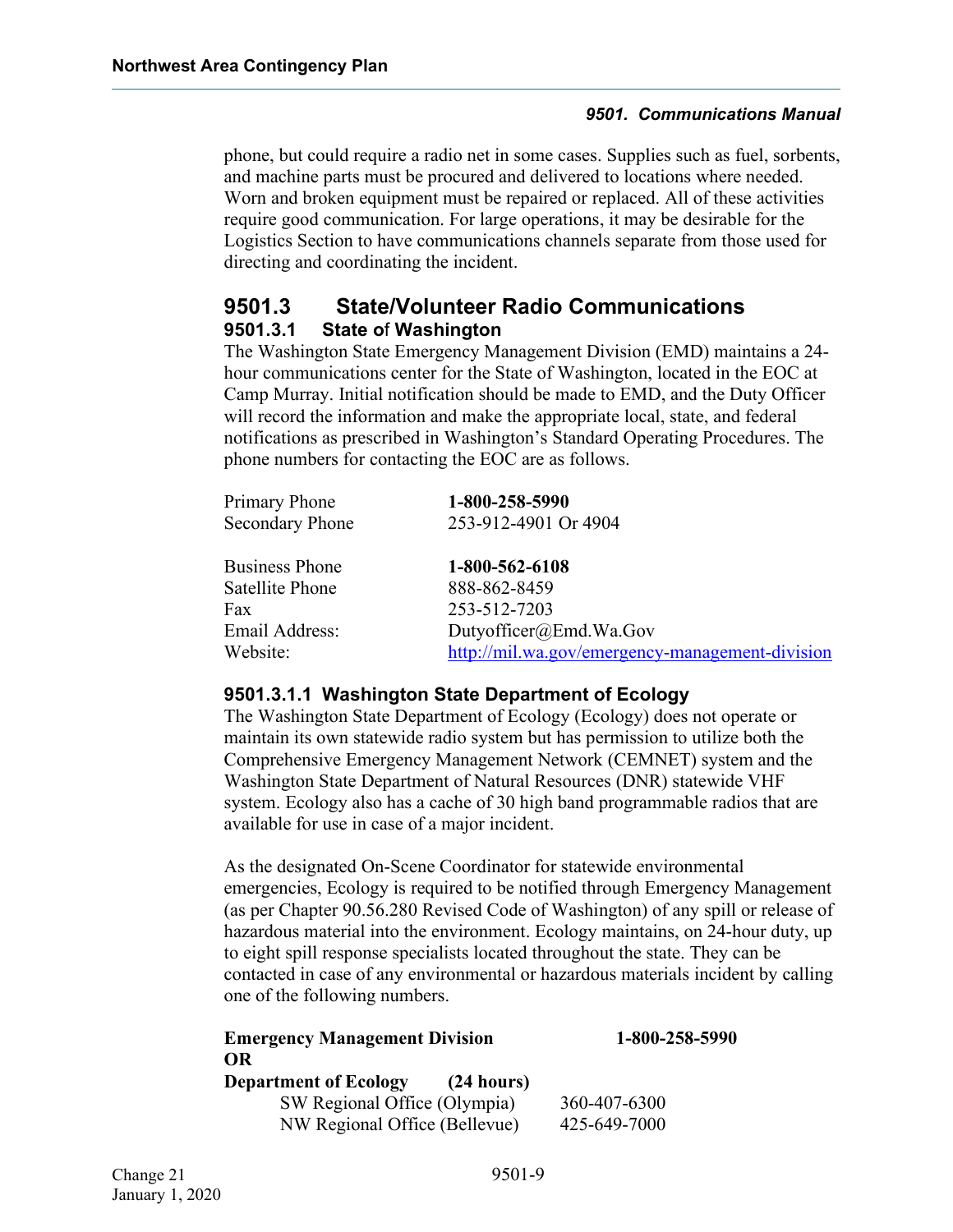| Central Regional Office (Yakima)  | 509-575-2490 |
|-----------------------------------|--------------|
| Eastern Regional Office (Spokane) | 509-329-3400 |
| Headquarters (M-F 0800-1700)      | 360-407-6000 |

#### <span id="page-13-0"></span>**9501.3.1.2 Comprehensive Emergency Management Network**

CEMNET is a statewide, Lo-band VHF radio system. This system is the primary backup communications link between the State EOC and the local EOCs throughout the state. This network also supports the daily operation of Ecology statewide. CEMNET is the only state network capable of providing communications between base stations and mobiles, and mobiles to mobiles statewide. The CEMNET system utilizes base stations and repeaters controlled through the Washington State Patrol microwave system and operates on the following frequencies:

#### **Lo Band Channel F1 transmits on 45.200 MHz.**

Lo Band Channel F2 transmits on 45.360 MHz. Lo Band Channel F3 transmits on 45.480 MHz.

The **On-Scene Command and Coordination Radio** operates on 156.135 MHz. This network is managed by EMD through a mutual planning agreement between the Associated Public Safety Communications Officers (APCO), the Washington Department of Transportation, and EMD. All potential emergency responders are eligible to apply through APCO for authorization to operate mobile and portable units on this network for on-scene use only.

The **Washington State Department of Natural Resources** operates a statewide VHF system, with communication provided on a regional basis. Radio repeaters support each of the seven DNR regions. Each region is assigned area frequencies for operations within the region. Any communications between regions occurs only where there is overlap in the repeater system. Each region is also licensed to operate on the DNR Common and State channels to coordinate with other agencies.

**DNR** State channel transmits on 151.295 and receives on 159.420. Ecology has permission to use the DNR frequencies on an emergency basis. Use of these frequencies for emergency purposes should be coordinated with the DNR radio communications manager.

#### <span id="page-13-1"></span>**9501.3.2 State of Oregon**

The Oregon Emergency Response System is the 24-hour communications center component for EMD. Initial notification will be made to a Duty Officer, who will then make appropriate local, state, and federal notifications as prescribed in standard operating procedures.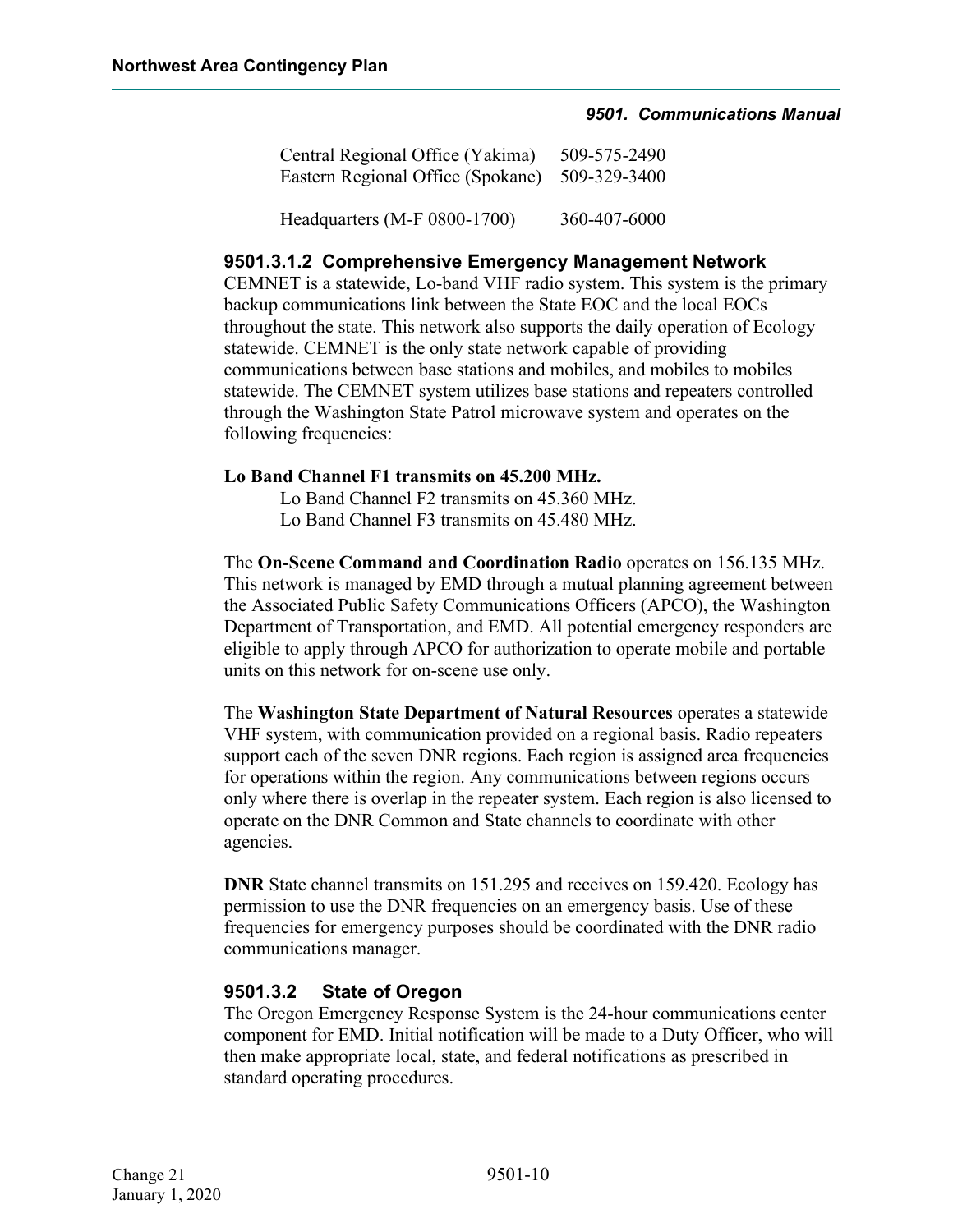To contact the Duty Officer with the Oregon Emergency Response System, call:

| Primary Phone                 | 1-800-452-0311 (nationwide)<br>1-503-378-6377 (local to Salem, Oregon)                                                          |
|-------------------------------|---------------------------------------------------------------------------------------------------------------------------------|
| Secondary Phone               | 1-888-695-1674 (Satellite phone)                                                                                                |
| Secondary Radio               | State Fire Net (154.280 MHz).<br>800 MHz radio system<br>(National Calling Frequency 866.0125MHz)<br>Amateur radio (ARES/RACES) |
| Email Address                 | oemd@oem.state.or.us                                                                                                            |
| Web Page Address<br>oers.aspx | https://www.oregon.gov/OMD/OEM/Pages/tech resp/                                                                                 |

#### <span id="page-14-0"></span>**9501.3.3 State of Idaho**

The Idaho Bureau of Hazardous Materials Military Division

| Primary Phone          | 208-846-7610 (24/7)                                  |
|------------------------|------------------------------------------------------|
| <b>Secondary Phone</b> | 800-632-8000 (Idaho only, 24 hours)                  |
| Web Page Address       | https://ioem.idaho.gov/Pages/HazardousMaterials.aspx |

#### <span id="page-14-1"></span>**9501.3.4 Volunteer Radio Communications Resources**

ARES consists of trained radio communications enthusiasts who can provide communicators and operate from numerous locations throughout the Pacific Northwest.

ARES is accessed through EMD or County Emergency Management offices.

| Primary Radio | 146.5200 MHz ARES Communications GEN Hailing & |                              |  |
|---------------|------------------------------------------------|------------------------------|--|
|               | <b>Emergency Notification</b>                  |                              |  |
| 145.6300MHz   | <b>ARES</b> Packet Operations                  | <b>Packet Communications</b> |  |

#### <span id="page-14-3"></span><span id="page-14-2"></span>**9501.3.5 Industrial-Commercial Radio Communications Resources 9501.3.5.1 The Petroleum Radio Service**

(See Appendix B for individual frequencies)

The Petroleum Radio Service (PRS) was one of 20 networks of radio frequencies once assigned to business and commercial entities. The PRS network connects parties working with petroleum or petroleum products, including natural gas. In June 1995, the Federal Communications Commission (FCC) created a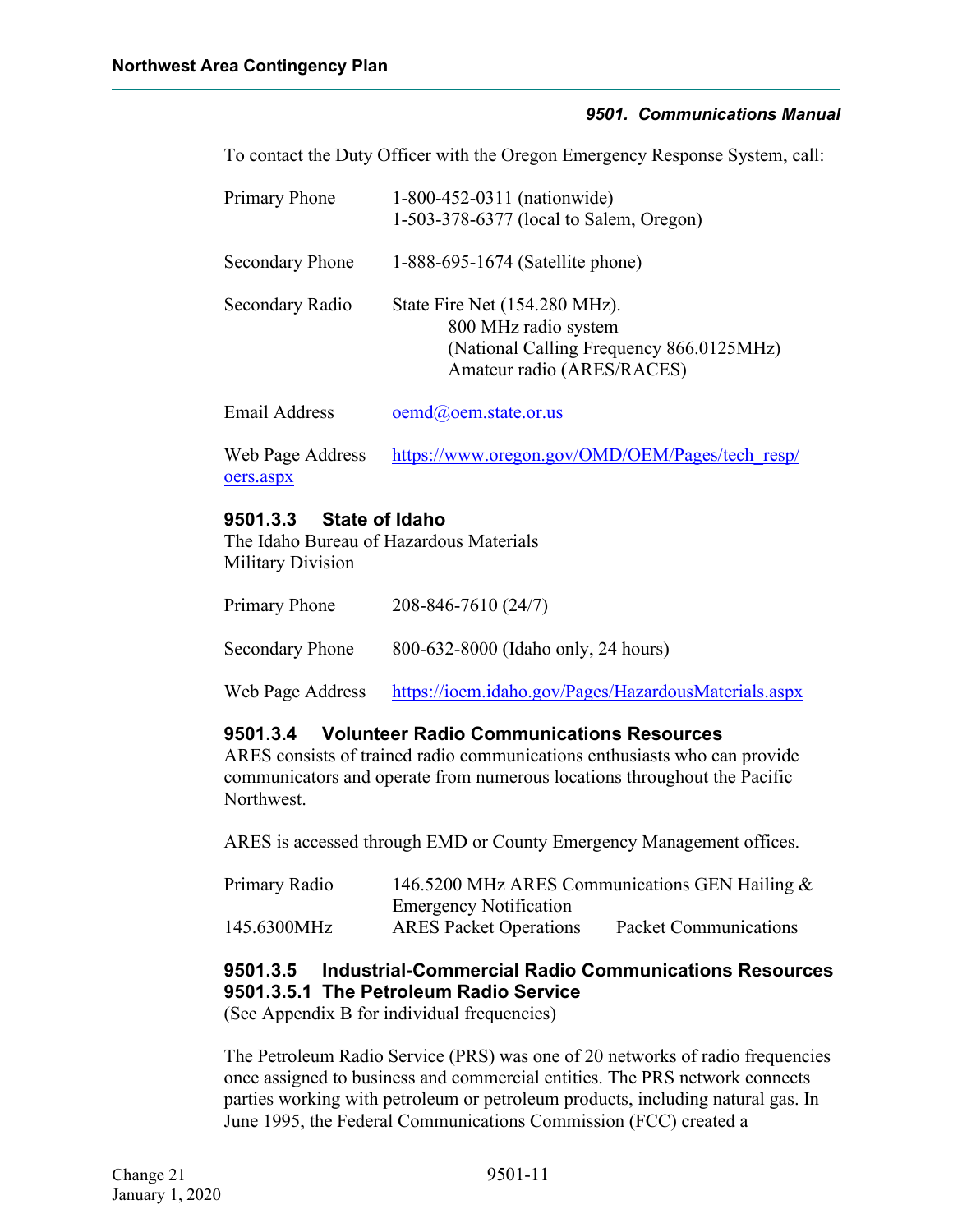narrowband channel plan and determined that the 20 Private Land Mobile Radio Services would be consolidated. In February 1997, the FCC created the Public Safety and the Industrial/Business Frequency Pools. As a result, the PRS frequencies dealing with incident response are now located in the Industrial/Business Frequency Pool.

#### <span id="page-15-0"></span>**9501.3.5.2 Marine Spill Response Corporation Communications Van** *1-800-OIL-SPILL*

The MSRC van contains a full suite of radio, satellite, and telephone equipment. It is a fully mobile, self-contained unit capable of being deployed on short notice to any drivable location. The MSRC maintains one of these vans at their facility in Everett, Washington. Other such vehicles are maintained nationwide.

#### <span id="page-15-1"></span>**9501.3.5.3 Maritime Fire and Safety Association Columbia River Communications System**

#### **503-220-2055**

Web page: www.mfsa.com

The Maritime Fire and Safety Association communications system is actually four different systems combined to provide an integrated communication network for communicating on marine and oil spill communication channels. The system provides radio coverage on the lower Columbia and Willamette Rivers from approximately the city of Portland to greater than 3 miles beyond the Columbia River bar. The four communications systems are:

- **Marine Channel Radio System**. This system provides communications on various marine channels for communicating directly to ships and other marine traffic.
- **Oil Spill Command and Control Radio System**. This system provides continuous coverage from the city of Portland to Astoria and will allow mobile units in Portland to communicate directly with units along the Columbia River.
- **Oil Spill Tactical Radio System**. This system provides a series of radio repeaters that are designed to provide coverage over a local area for the local communications needs of incident response.
- **Microwave Radio System**. This system links all of the radio sites and radio equipment back to the Merchant's Exchange for control and to the radio consoles located there.

### <span id="page-15-2"></span>**9501.4 Federal-Canadian Radio Communications**

The Region 10 United States Environmental Protection Agency (EPA) is Co-Chair (with the USCG) of the RRT. The Region 10 EPA headquarters is located in Seattle, Washington, with an area of responsibility that includes Alaska, Washington, Idaho, Oregon, and Native Tribes. EPA operates a VHF Base Station in Seattle, with access to the FEMA and USCG radio repeaters.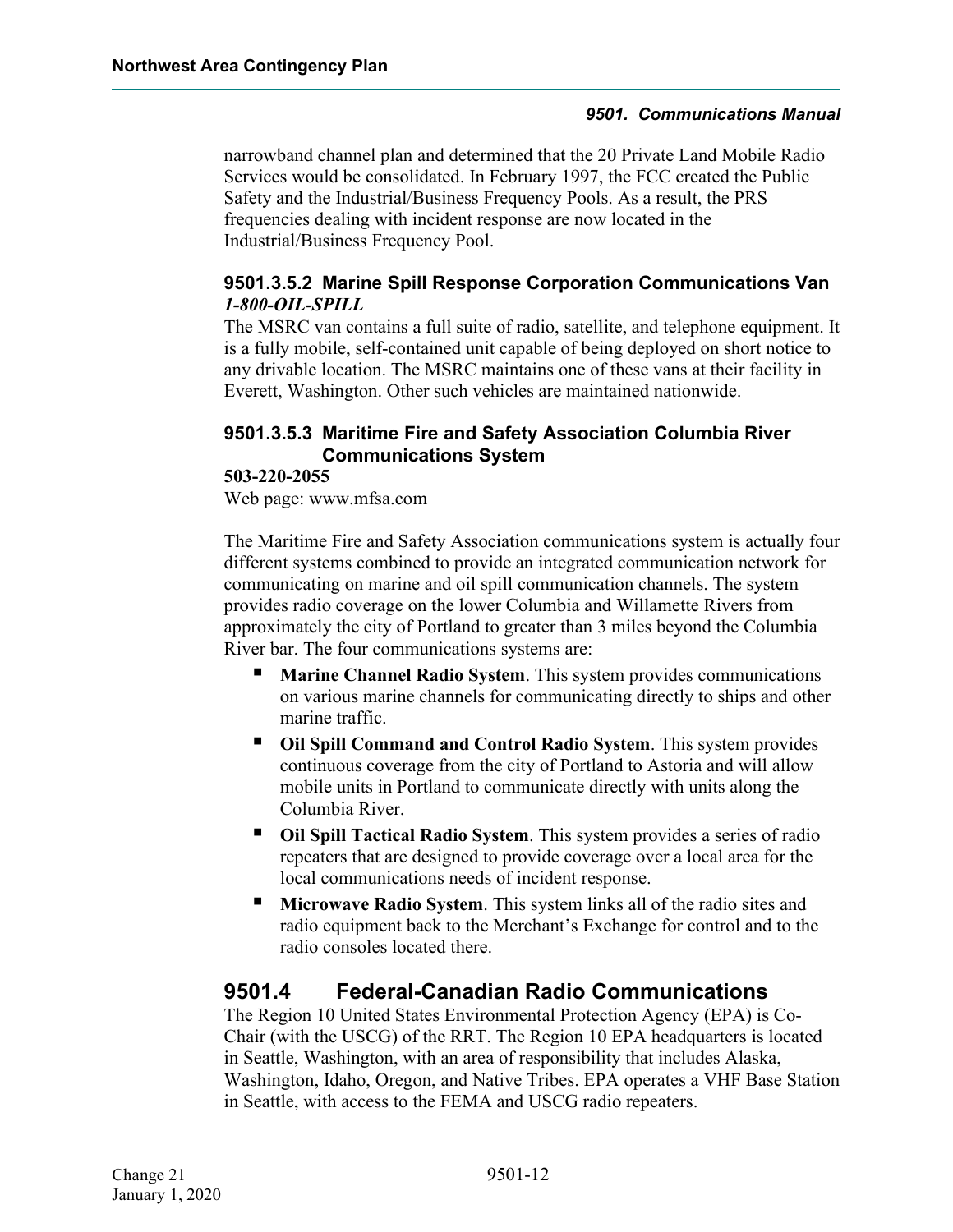EPA Communications point of contact is Jeffry Rodin. Primary telephone 206-553-6709 Fax # - 206-553-0175 Primary Radio Frequency Email – [rodin.jeffry@epa.gov](mailto:rodin.jeffry@epa.gov)

**The 13th Coast Guard District** is Co-Chair (with EPA) of the RRT. The 13<sup>th</sup> District's Information Technology and Communications Office, located in Seattle, Washington, coordinates the USCG communications system throughout the region. The system incorporates numerous fixed base radios operating within the VHF-FM marine band, MF/HF maritime frequencies, and specific VHF-FM land/mobile frequencies. These radios monitor distress calls, provide liaison with the public, and include USCG command and control working channels, which are operated by USCG telecommunications personnel at designated group units.

Phone  $\#$  - (206) 220-7147 Fax  $\#$  - (206) 220-7009 After Hours Phone (800) 982-8813 or (206) 220-7001

**Transportable Communications Center:** The Commander, Pacific Area, maintains a Transportable Communications Center (TCC), located at the Coast Guard Communications Area Master Station Pacific at Pt. Reyes, California. It is a self-contained, rapidly deployable USCG resource that can provide a full range of telecommunications capabilities to support a major incident response in a sixhour recall status. Electronic Technicians and Telecommunications Specialists accompany the unit. The TCC can be powered by generator (included) or directly connect to a power source. The full antenna array setup requires an open area of approximately 200 by 200 feet. These are important considerations in the decision where to locate the unit and perhaps the forward command post. Requests for the TCC are coordinated through the13th District Seattle office. Capabilities include point to point, air/ground and ship/shore communications in the HF/VHF/UHF bands. Agency interoperability is enhanced through use of an ACU-100.

The **USCG Reserve** capabilities consist primarily of providing trained radio Communicators. Requests for this support are coordinated through the  $13<sup>th</sup>$ District office.

The **USCG Auxiliary** consists of volunteer Auxiliarist Communicators, who operate radios from fixed base stations, land mobiles, boats, and aircraft throughout the Pacific Northwest. Requests for this support are coordinated through the  $13<sup>th</sup>$  District office.

The **Federal Emergency Management Agency** operates a number of communications assets in Alaska, Oregon, Idaho, and Washington from the Region 10 headquarters buildings located in Bothell, Washington. FEMA can also support incident response with a large self-propelled, self-contained radio van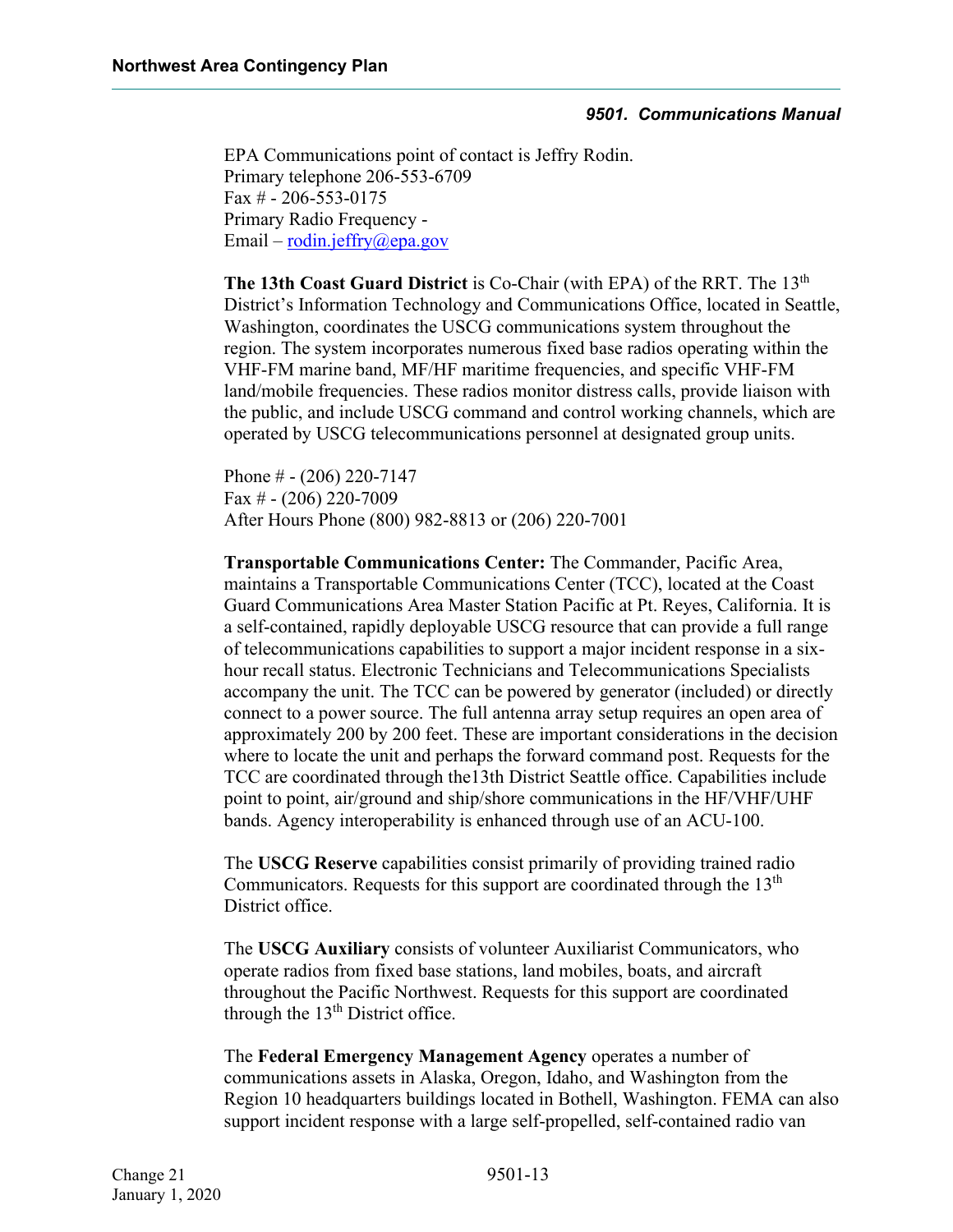containing HF, VHF, UHF, KU band and Citizens Band radios, Merlin Switch capability, cellular phone, fax, antennas, testing and repair facilities. Point of Contact – 24/7 Watch Desk Phone # - 425-487-4600 or (800) 395-6042, (425) 487-4448 Secondary Phone – 888-579-0019 (Satellite)  $Email - bothell.moc@fema.gov$  $Email - bothell.moc@fema.gov$ Web Page– [http://www.fema.gov](http://www.fema.gov/)

The Seattle District **United States Army Corps of Engineers** operates HF and VHF radios within most of Washington, northern Idaho, and northwestern Montana in support of the Northwestern Division. Satellite and cellular telephones are also used, in conjunction with normal commercial telephone and fax systems. Other VHF radio communications facilities are located at Chief Joseph Dam, Albeni Falls Dam, and Libby Dam.

|                                    | Primary Phone                  |
|------------------------------------|--------------------------------|
| <b>Emergency Management Branch</b> | $(206) - 764 - 3406$           |
| Northwestern Division EM           | $(503) - 808 - 3902/3901/3903$ |

Primary VHF Radio Frequencies - Seattle District Office 163.4125 MHz South of Seattle Mud Mountain Dam 163.4125 MHz Enumclaw Lake Washington Ship Canal 163.0000 MHz/163.4125 alt. North of Seattle

| Fax $# -$ | $(206) - 764 - 3319$               |
|-----------|------------------------------------|
| Email     | vic.k.yoshino@nws02.usace.army.mil |

Other United States Army Corps of Engineers offices within the NWACP-RRT10 area of operations include Portland and Walla Walla Districts; however, the Seattle District is the primary support to Northwestern Division and the RRT.

**Portland District Emergency Management** Emergency Operations (24-hour) 503-808-4402

#### **Walla Walla District Emergency Management**

Emergency Operations Center 509-527-7146 Email [CENWW-EOC@usace.army.mil](mailto:CENWW-EOC@usace.army.mil) Satellite Telephone 877-559-4651 NWW EOC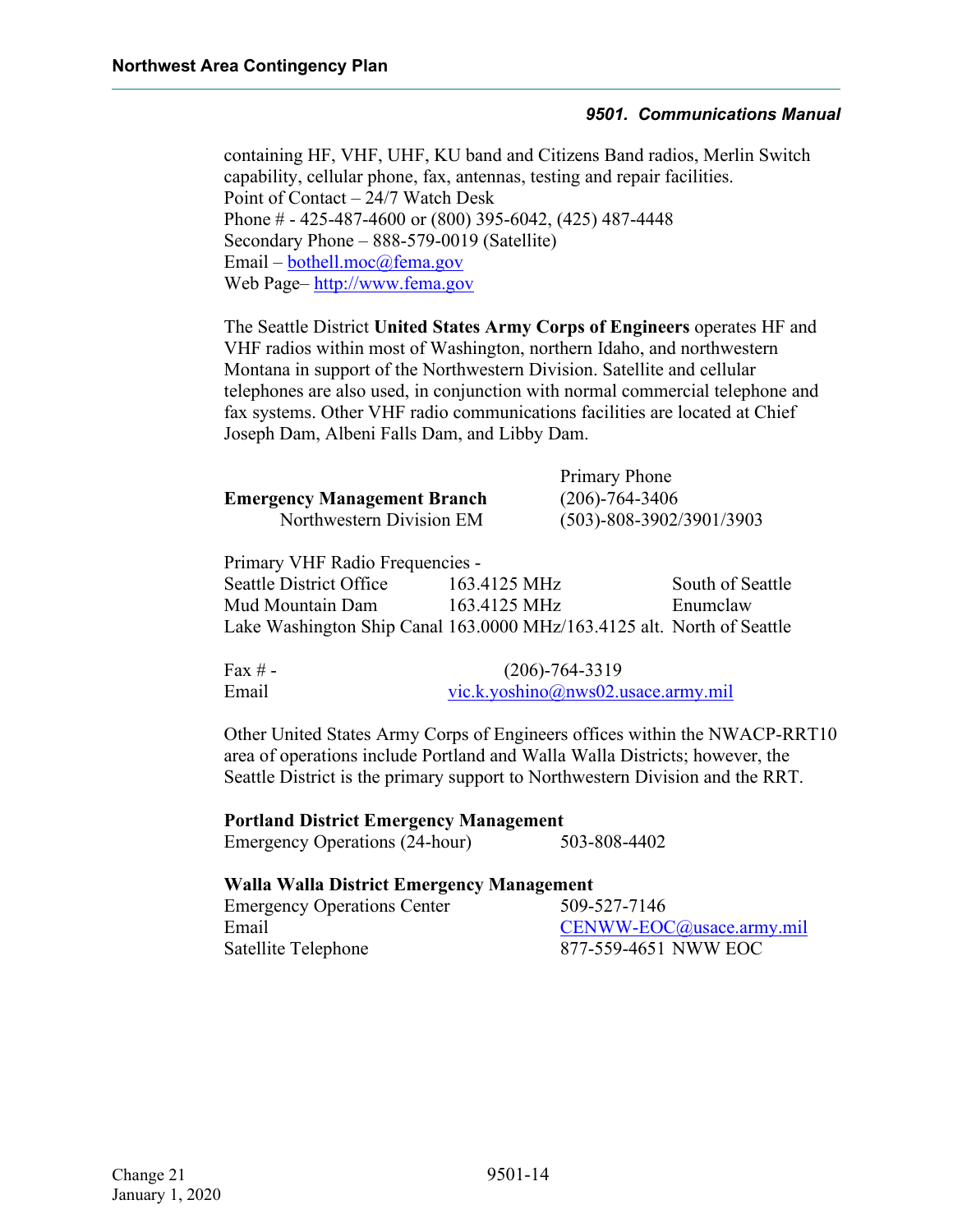The **National Interagency Fire Center** is located at the Boise, Idaho, airport and owns and operates a large cache of portable radio and satellite communications equipment. Although this equipment is used primarily by the United States Forest Service for fighting forest fires, certain components and training may be available for RRT incident response.

| Phone # - (208) 387-5485      | <b>Coordination Duty Officer</b> |
|-------------------------------|----------------------------------|
| Fax # - (208) 387-5560        | Phone # $- (208)$ 387-5644       |
| Web Page-http://www.nifc.gov/ | Fax # $- (208)$ 387-5892         |

The **General Services Administration** manages numerous United States Government facilities. Locally, the Regional Manager coordinates RRT incidentspecific requirements with the appropriate General Services Administration facility.

Point of Contact - Regional Manager for Emergency Management Phone # - (253) 931-7508

#### <span id="page-18-0"></span>**9501.4.1 Canadian Communications Resources**

**Environment Canada** is the primary contact for incidents that may affect Canadian lands or waters. Contact the National Environmental Emergencies Centre for communications contacts and other information necessary for incident response.

Phone # - 866-283-2333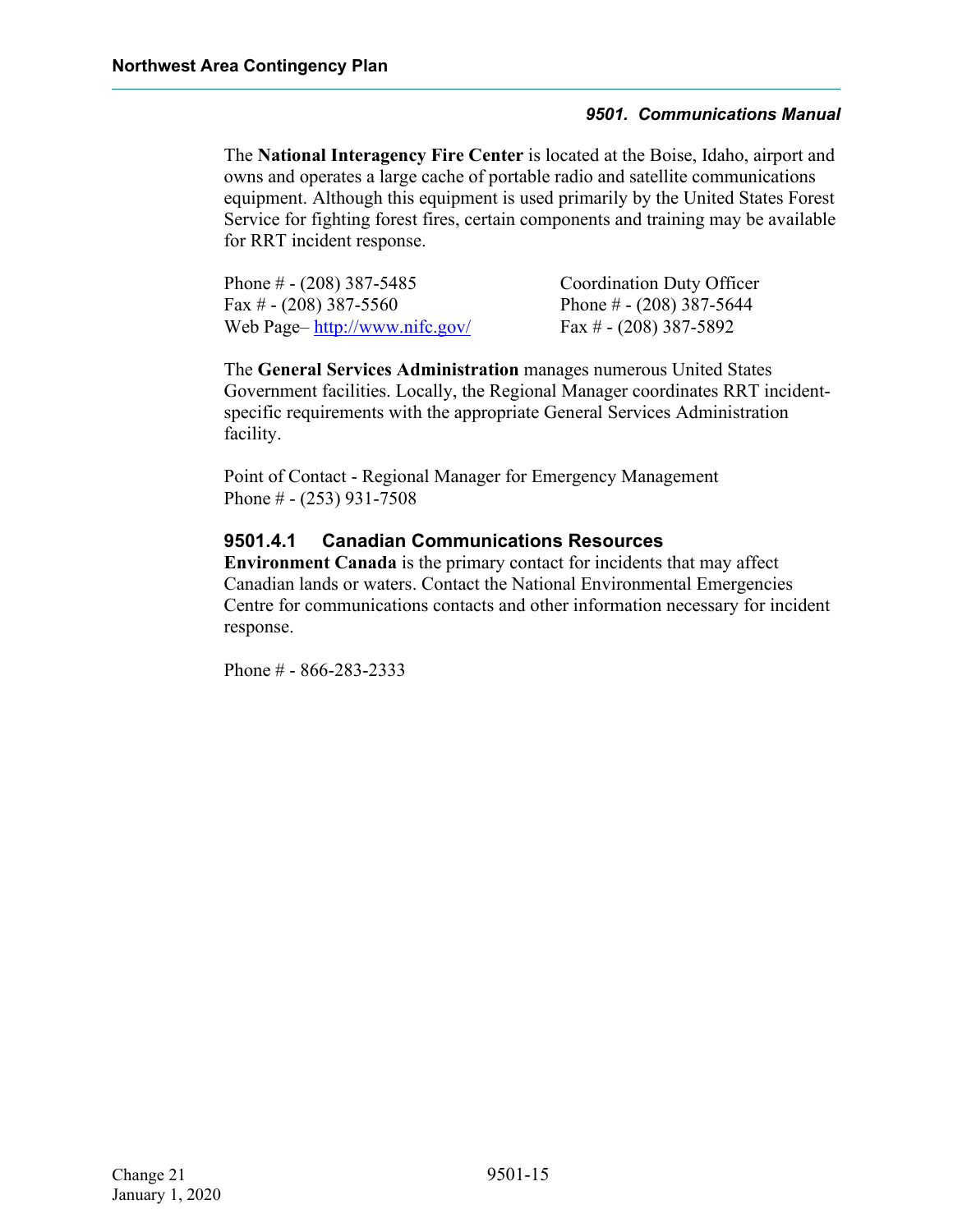## <span id="page-19-0"></span>**9501A Appendix A: Communications**

### <span id="page-19-1"></span>**9501A.1 Background**

This section incorporates the Operational aspects of the RRT Communications Plan.

#### <span id="page-19-2"></span>**9501A.1.1 Repeater Frequency Assignments and Access Systems Coordination**

There will likely be increasing use of multiple repeaters to serve incident response communication needs in many geographic areas. Coordination among the sponsors of repeater systems is needed to ensure that communication systems in various areas will remain compatible, avoiding radio interference but permitting portable radios from one area to supplement the radios from other areas, based on guidelines developed by the American Petroleum Institute and the United States Federal Communications Commission. Agency managers and planners should address such interoperability issues during 2003 RRT Communications exercises.

#### <span id="page-19-3"></span>**9501A.1.2 Command and Control Communications**

Incident response plans generally specify internal documentation and reporting procedures in addition to properly completed ICS Forms. A bound logbook or similar permanent record may be required for legal purposes. Plans typically call for periodic reports from supervisors, pinpointing problems, and providing information on expenditures for labor and materials. Portable computers can also be used to help organize the information in such reports and transmit it over radio or telephone communication channels.

#### <span id="page-19-4"></span>**9501A.1.3 Voice Communication Procedures Standardization**

Standardized communications procedures, emphasizing brevity and clarity, will help responders make optimum use of available communications resources. Voice communication procedures should be included in all emergency response training plans. Coordination of radio frequency usage will ensure that neighboring response operators do not conflict with one another.

#### <span id="page-19-5"></span>**9501A.1.4 Mobile Communications Staging Areas**

The selected shoreside staging areas for multi-agency operations will be directed via landline, cell or satellite phone, or radio from the Incident Command System (ICS) Command Post. Once a communications site has been selected, mobile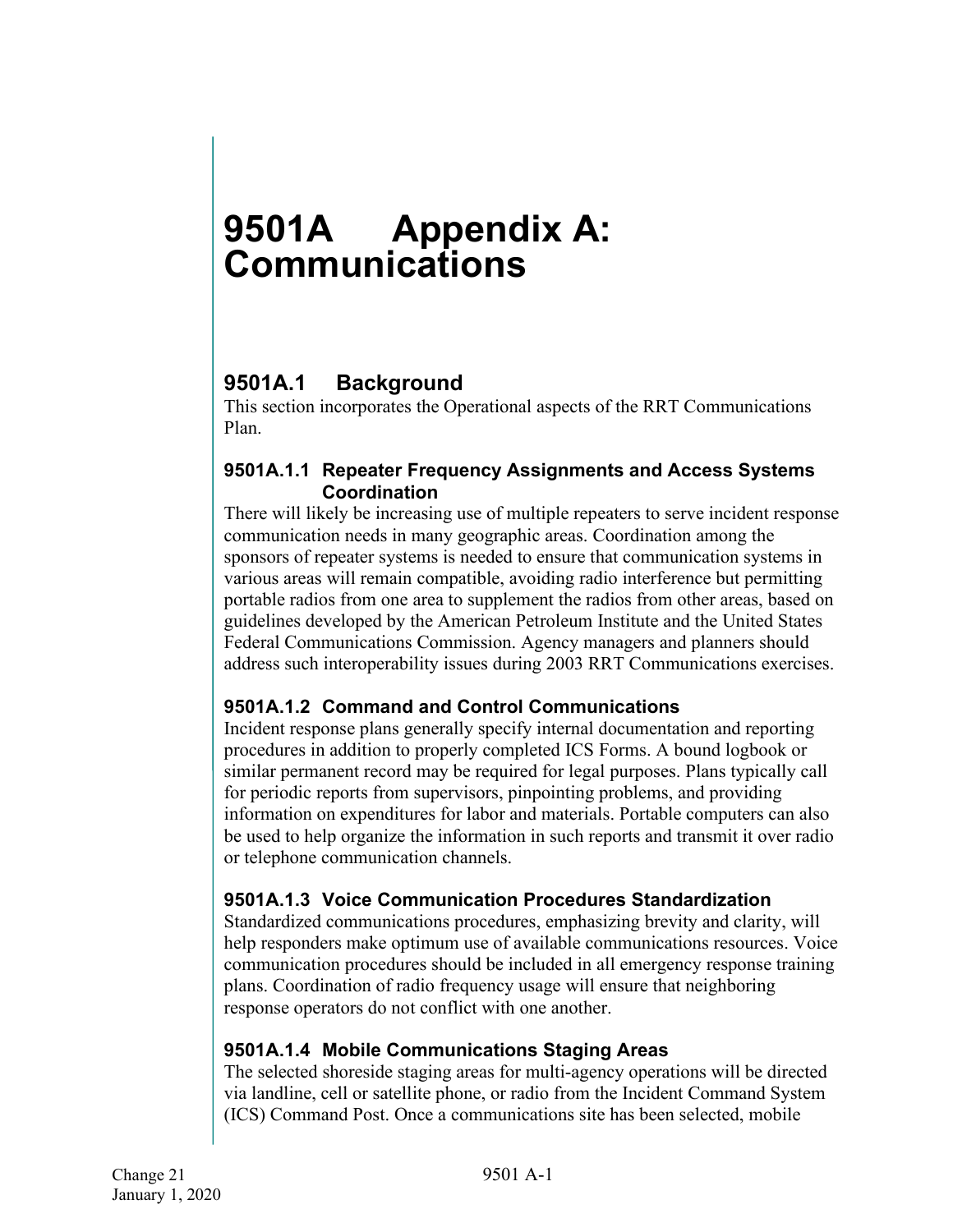communications vehicles and trailers should be located no closer than 25 feet to each other. The need for alternate or multiple staging areas and attendant communications coverage will depend upon the extent of the area affected by the incident.

#### <span id="page-20-0"></span>**9501A.1.5 Security Awareness**

Radio communications, unless encrypted for secure transmission, are subject to electronic surveillance and monitoring by private citizens and the public media. All agencies should be security conscious before transmitting information by radio that may be considered media sensitive, proprietary, or private. Good judgment is the only rule that applies; however, public affairs officers should be consulted for guidance in specific instances if necessary.

#### <span id="page-20-1"></span>**9501A.1.6 Incident Command System Forms**

Under the ICS, the roles of different people, their lines of command, and specific tasks are carefully defined. An important aspect of ICS implementation is the use of standard ICS forms. For example, early in a response, the people responsible for planning the response complete a Response Objectives Form. Responders refer to this form when they need to review the objectives of the response. The Communications Unit is responsible for preparing the following Radio and Frequency Assignment Forms to provide adequate ICS documentation.

#### <span id="page-20-2"></span>**9501A.1.6.1 Radio Frequency Assignment Worksheet (ICS Form 217) Purpose**

The Radio Frequency Assignment Worksheet is used by the Communications Unit Leader to assist in determining frequency allocations.

#### **Preparation**

Cache radio frequencies available to the incident are listed on the Radio Frequency Assignment Worksheet. Major agency frequencies assigned to the incident should be added to the bottom of the worksheet.

#### **Distribution**

The worksheet, prepared by the Communications Unit, is for internal use only.

#### <span id="page-20-3"></span>**9501A.1.6.2 Radio Requirements Worksheet (ICS Form 216) Purpose**

The Radio Requirements Worksheet, ICS 216, is used to develop the total number of personal portable radios required for each Division, Group, and Branch involved in the incident. It provides a listing of all units assigned and thus depicts the total incident radio needs.

#### **Preparation of Form 216**

The worksheet is prepared by the Communications Unit for each operational period and can only be completed after specific resource assignments are made and designated on Assignment Lists. This worksheet need not be used if the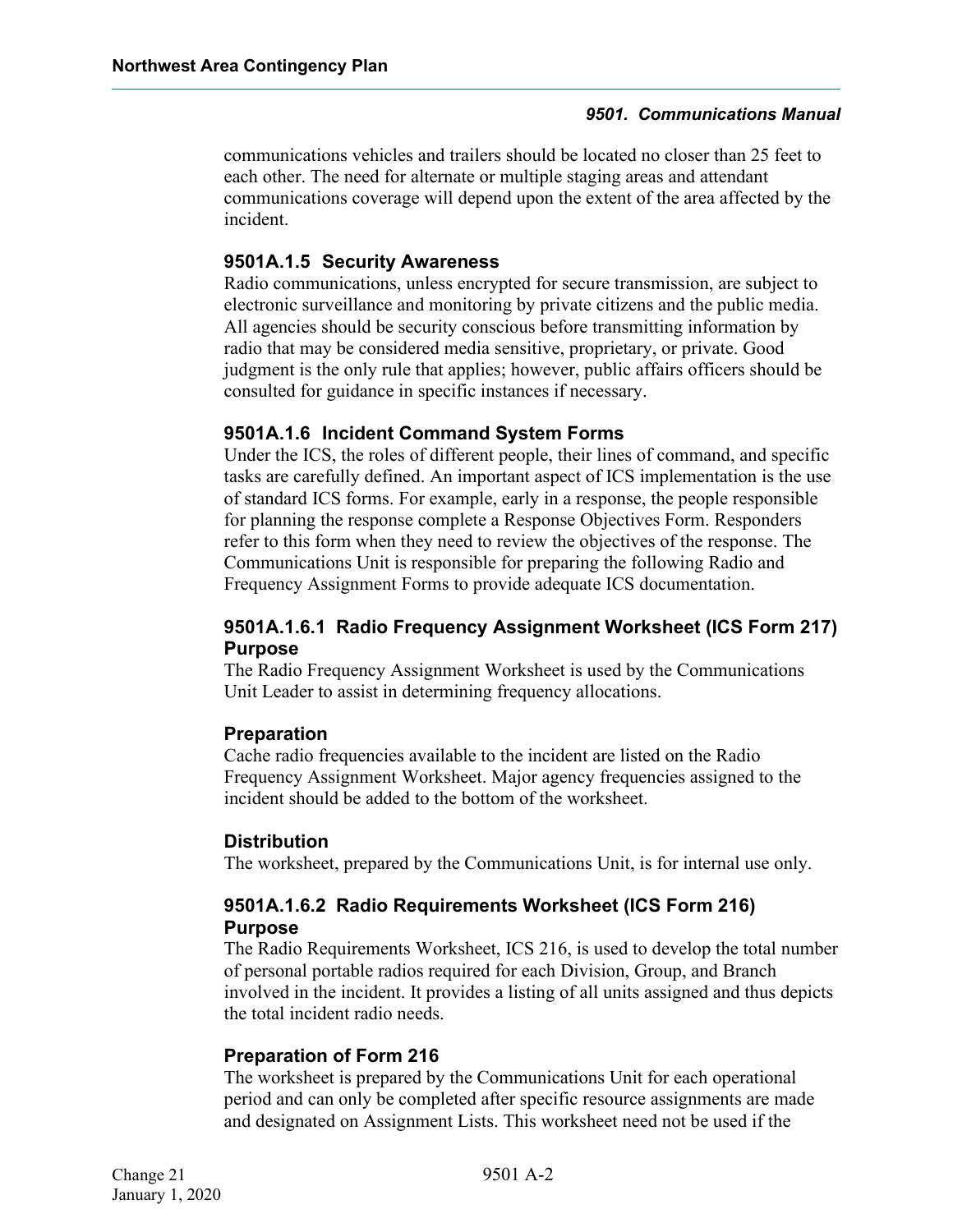Communications Unit Leader can easily obtain the information directly from assignment lists.

#### **Distribution**

The worksheet is for internal use by the Communications Unit, and therefore there is no outside distribution of this form.

#### <span id="page-21-0"></span>**9501A.1.6.3 Incident Radio Communications Plan Worksheet (ICS Form 205)**

#### **Purpose**

The Incident Radio Communications Plan provides, in one location, information on all radio frequency assignments for each operational period. ICS Form 205 is a summary of information obtained from the Radio Requirements Worksheet (ICS Form 216) and the Radio Frequency Assignment Worksheet (ICS Form 217). Information from the Radio Communications Plan on frequency assignments is also placed on the appropriate assignment list (ICS Form 204).

#### **Preparation**

The Incident Radio Communications Plan is prepared by the Communications Unit Leader and given to the Planning Section Chief. Detailed instructions on preparing this form may be found in ICS 223-5, the Communications Unit Position Manual.

#### **Distribution**

The Incident Radio Communications Plan is duplicated and given to all recipients of the Incident Action Plan including the Incident Communications Center. Information from the plan is normally placed on the appropriate assignment list (ICS Form 204).

#### <span id="page-21-1"></span>**9501A.2 Glossary Common Definitions**

Effective incident response depends on good communication at all levels, from the initial planning, through management of personnel, equipment selection, and interagency training, to the final restoration, finance and accounting, and project documentation efforts. Information from the initial observation must be quickly brought to the attention of responders and specific government agencies and transmitted without delay to the appropriate parties. Response Team members must be contacted without delay and critical information conveyed to them in an efficient manner. Persons responding at the scene must have instant communication with others, sometimes over a considerable distance. Response managers must be able to communicate with government permit authorities and with individuals and teams in the field. Coordination of transportation, material support, equipment repair and other logistics matters also require good communication. The use of common terms will reduce misunderstandings and provide clearer messages.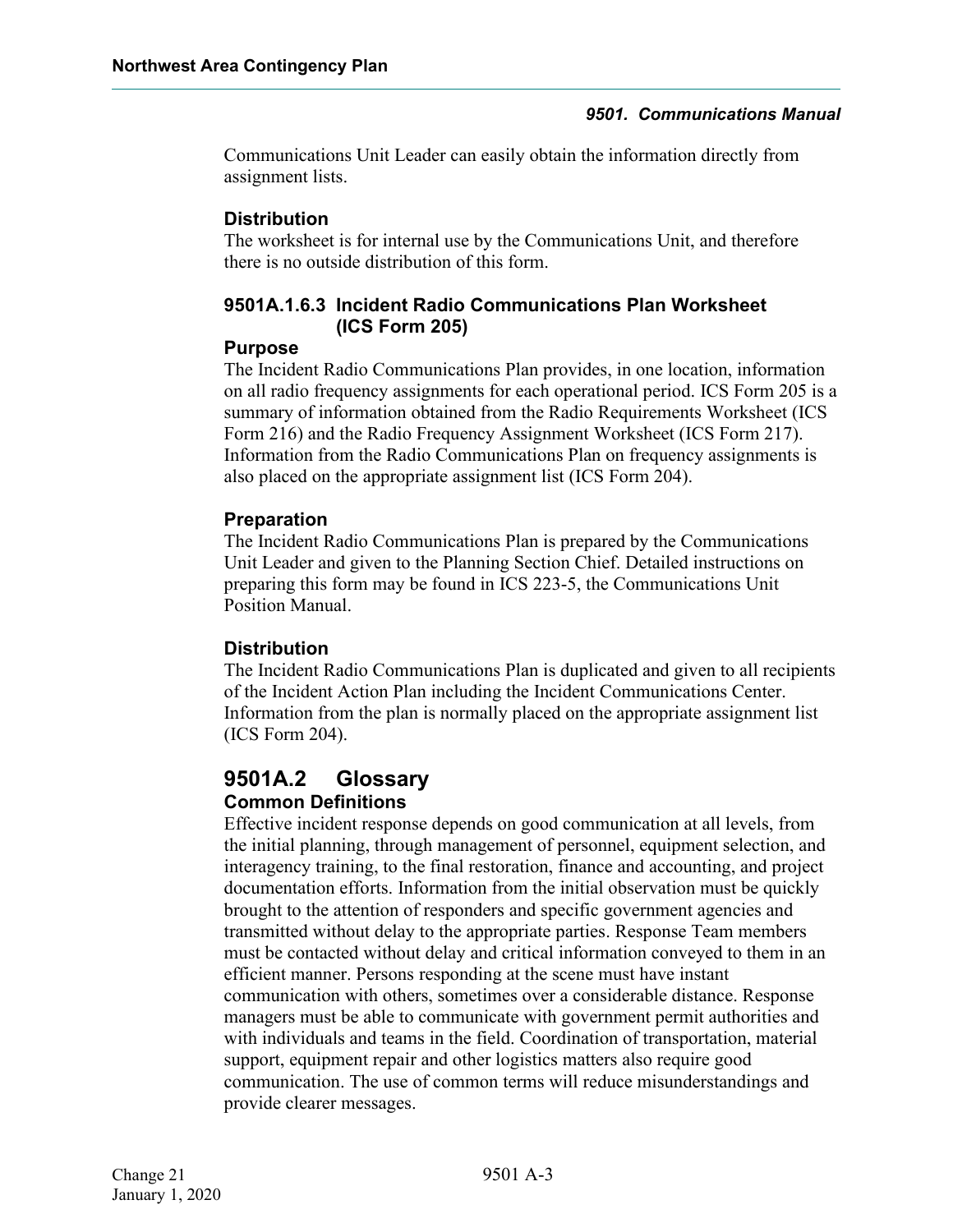This glossary describes communications terms that should be familiar to those members that Plan, Manage or Respond to a Northwest Area Contingency Plan-Regional Response Team incident.

**Amplitude Modulation (AM).** Refers to radio signals in which the information content is created by varying the power level or amplitude of an electromagnetic carrier wave. With sufficient power, this can result in longer range communications.

**Antennas.** Every radio requires some sort of antenna system. For efficient operation, an antenna must be electrically resonant at the intended operating frequency. The length requirement dictates that larger antennas be used for lower radio frequencies. As a rule, the higher the antenna, the greater its coverage area. Areas designated for antenna placement should be large enough to erect the largest antennas that would be used at the site.

When a radio must operate on various widely spaced frequencies within a band, or where space for antennas is limited, an antenna tuning circuit may be required. Antenna towers or poles may be required to raise the antenna system above the surrounding terrain. A given antenna system generally radiates better in certain directions than in other, and some "high gain" antennas are designed with the ability to focus their output in desired directions. Antenna feed lines should be kept short to reduce energy losses, particularly at high frequencies, and lines must be selected to match the electrical impedance of radio equipment and antennas. Special matching circuits may be required to correct poor impedance matches. In cold regions, it may be necessary to design antenna systems strong enough to resist the destructive effects of ice build-up. The presence of ice may also affect electrical properties of the antenna and ground system resulting in shifts in the resonant frequencies for the system.

**Frequency Modulation (FM).** Refers to radio signals in which the information content is created by varying the wavelength or frequency of an electromagnetic carrier wave. FM transmissions can eliminate much of the noise found in an AM signal. Short-range communications using VHF and UHF radios commonly utilize the FM mode.

**High Frequency (HF).** Includes those radio frequencies between 2 and 30MHz. Generally, this method is employed when long-range communications are required, i.e., beyond 100 miles. HF radio is subject to solar and atmospheric conditions and requires trained radio operators, suitable HF radios, and antennas for use.

**Hertz (Hz).** Refers to the number of cycles per second and is often preceded by "kilo" (kilohertz; kHz), "mega" (megahertz; MHz), or "giga" (gigahertz; GHz); referring to the radio frequency ranges of thousands to millions of cycles per second.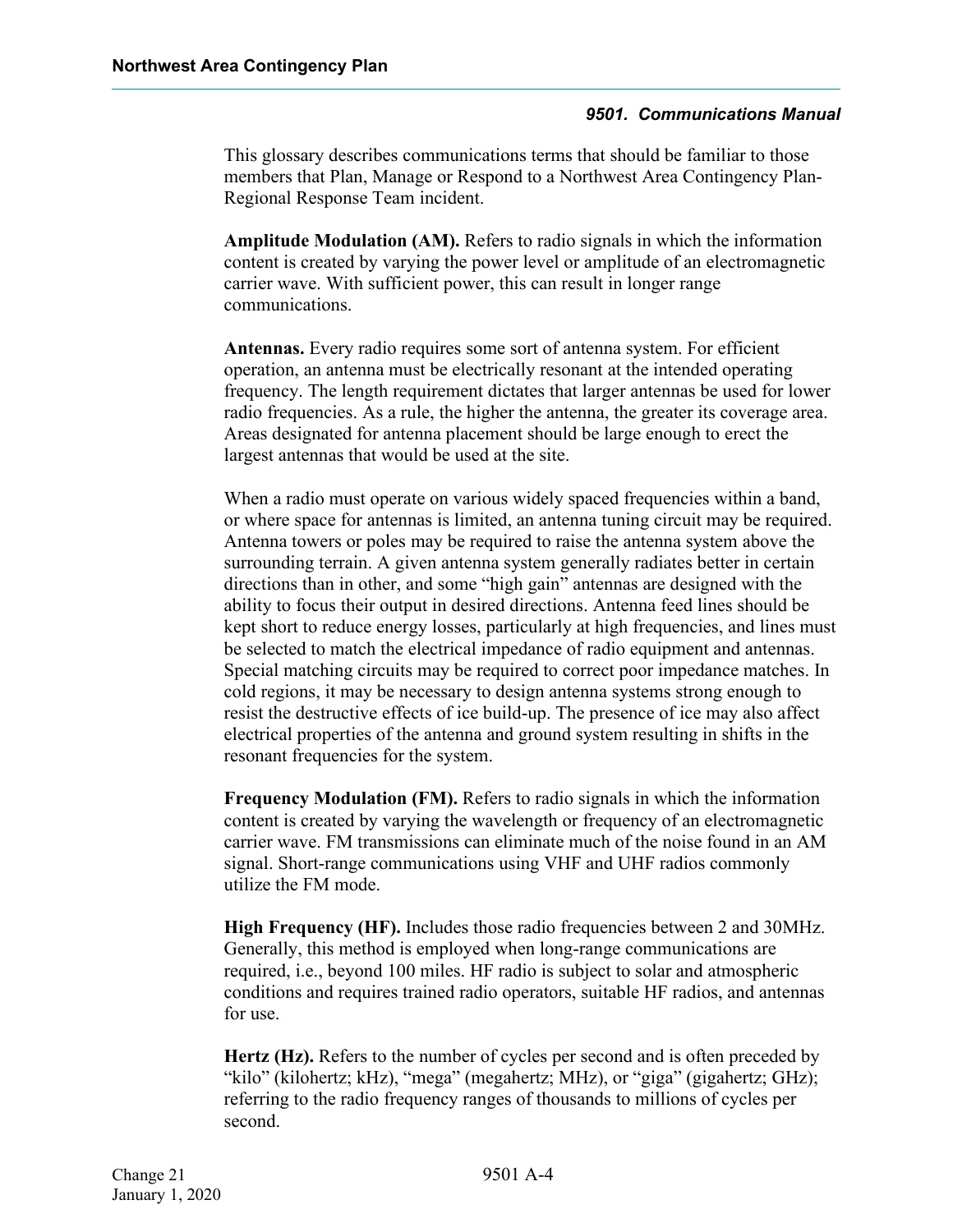**Single Sideband (SSB).** With ordinary amplitude modulation (AM) transmissions, audio frequency information is electronically combined with a radio frequency carrier wave. This results in a complex signal that includes an upper sideband component (which is the sum of the carrier frequency plus the audio frequencies present) and a lower sideband component (which is the difference between the carrier and the audio frequencies present).

With single-sideband transmissions, the AM signal is processed to remove the carrier and one of the sidebands. The signal then occupies a smaller part of the radio spectrum and uses all of its energy for the transmission of information. Single-sideband emissions are commonly used for long distance HF transmissions.

**Ultra-High Frequency (UHF).** Those radio frequencies between 300 MHz and 3 GHz. Transmission distances over UHF are limited to line of sight and terrain; generally, point-to-point range at sea level is approximately 5 miles.

**Very High Frequency (VHF).** Those (frequencies) between 30MHz and 300 MHz. Transmission distances over VHF are limited to line of sight and terrain; generally, point-to-point range at sea level is approximately 7 miles.

| <b>Pro-Word</b>    | <b>Meaning</b>                                                                                                                                                                       |  |
|--------------------|--------------------------------------------------------------------------------------------------------------------------------------------------------------------------------------|--|
| <b>Break</b>       | (As a statement) A separation between portions of a message.<br>(As a request) An interruption in conversation (usually to request use of<br>the frequency during an emergency).     |  |
| <b>Clear</b>       | Transmission has ended; no response is expected.                                                                                                                                     |  |
| <b>Monitoring</b>  | Station is clear of last transmission; no response is expected; station will<br>continue monitoring this frequency.                                                                  |  |
| Out                | My transmission is ended and no response is expected.                                                                                                                                |  |
| Over               | My transmission is ended and I expect a response from you.                                                                                                                           |  |
| Roger              | I have received all of your last transmission.                                                                                                                                       |  |
| <b>Say Again</b>   | Please repeat last transmission.                                                                                                                                                     |  |
| <b>Words Twice</b> | (As a request) Communication is difficult; please send every phrase twice.<br>(As information) Since communication is difficult, every phrase in this<br>message will be sent twice. |  |

#### **Communications Pro-Words**

#### **Radio-Phonetic Alphabet**

The phonetic alphabet is one in which each letter is associated with a particular word. The phonetic alphabet is used to ensure that certain letters or words are clearly understood.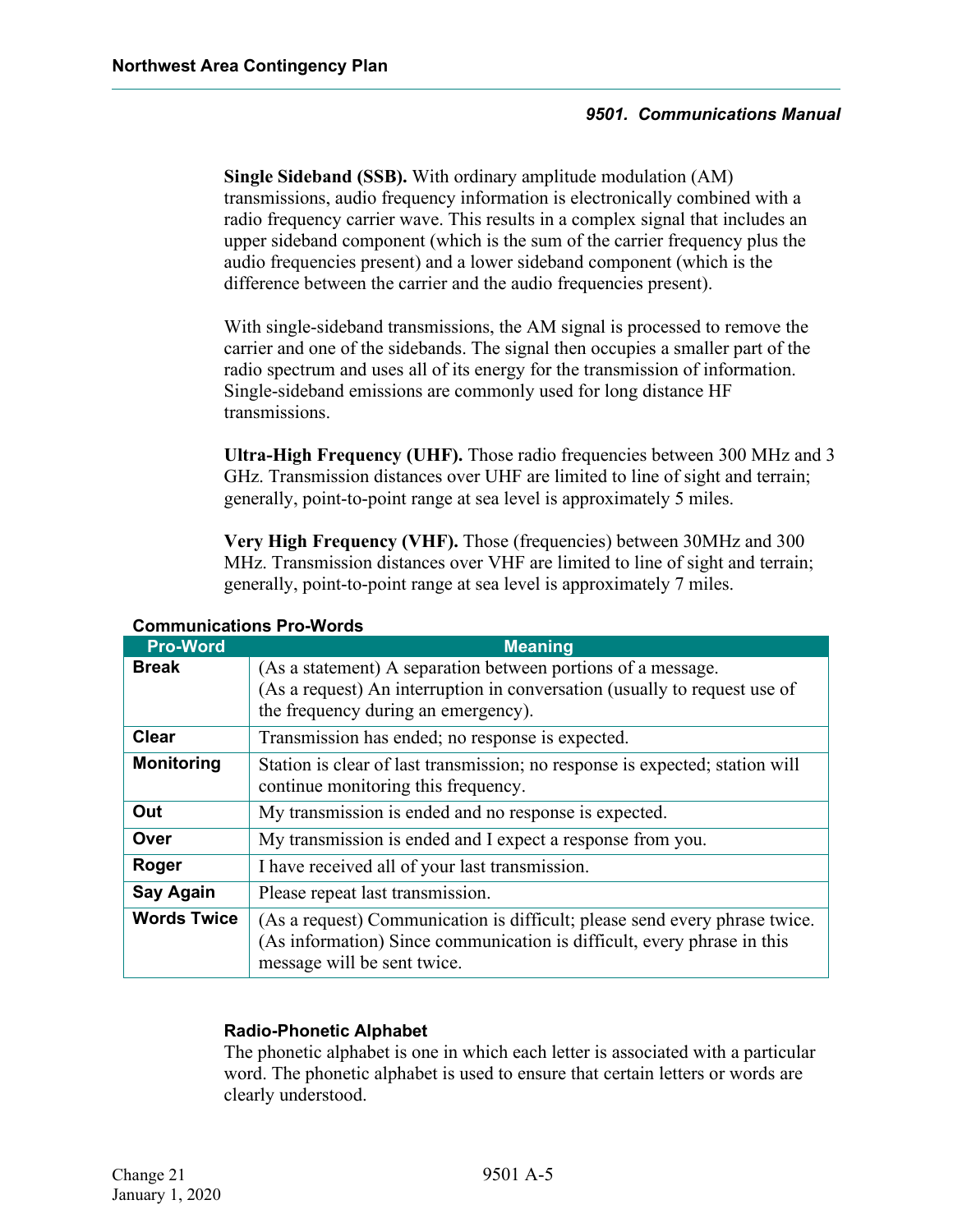| <b>Letter</b> | <b>Word</b>    | <b>Letter</b>    | <b>Word</b>     |
|---------------|----------------|------------------|-----------------|
| A             | <b>Alpha</b>   | N                | <b>November</b> |
| B             | <b>Bravo</b>   | $\left( \right)$ | Oscar           |
| $\mathcal{C}$ | <b>Charlie</b> | P                | Papa            |
| D             | <b>Delta</b>   |                  | Quebec          |
| E             | Echo           | $\mathbb{R}$     | <b>Romeo</b>    |
| F             | <b>Foxtrot</b> | S                | <b>Sierra</b>   |
| G             | Golf           | T                | Tango           |
| H             | <b>Hotel</b>   | U                | <b>Uniform</b>  |
| I             | India          | V                | <b>Victor</b>   |
| J             | <b>Juliet</b>  | W                | Whiskey         |
| K             | <b>Kilo</b>    | X                | X-ray           |
| L             | Lima           | Y                | Yankee          |
| M             | <b>Mike</b>    | Z                | Zulu            |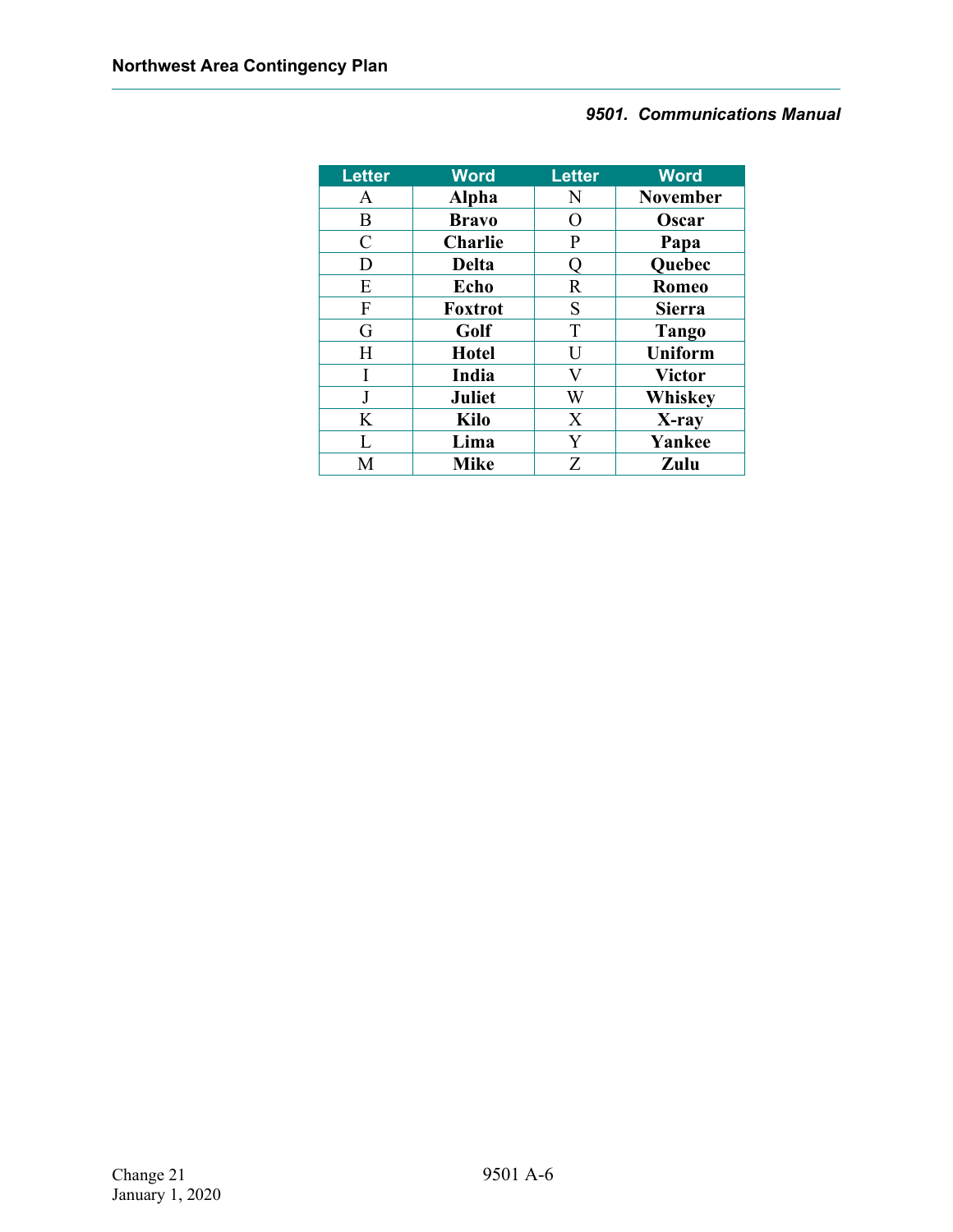## <span id="page-25-0"></span>**9501BAppendix B: The 5300 (Frequency and Communications Resource Summary)**

### <span id="page-25-1"></span>**9501B Radio Frequencies**

The following is a list of working frequencies used by federal, state, local, and private agencies. A list of frequencies to be used during incident reporting and response are located in the National Interoperability Field Operations Guide (U.S. Department of Homeland Security office of Emergency Communications Version 1.4).

<span id="page-25-3"></span>

| <b>Group</b>              | <b>Channel/Frequency</b> | <b>Purpose</b>             |
|---------------------------|--------------------------|----------------------------|
| Port Angeles              | $81A1$ (157.075 Mhz)     | Primary Working Frequency  |
| Port Angeles              | 83A (157.175 Mhz)        | <b>Secondary Working</b>   |
| <b>Sector Puget Sound</b> | 21A (157.05 Mhz)         | Working                    |
| Sector Columbia River     | 23A (157.15 Mhz)         | Working                    |
| <b>Station Portland</b>   | 83A (157.175 Mhz)        | Working                    |
| Group Northbend           | 21A (157.05 Mhz)         | Working                    |
| Non-Coast-Guard Ships     | $(157.100 \text{ Mhz})$  | <b>Coast Guard Liaison</b> |
| 22A Marine                |                          |                            |

#### <span id="page-25-2"></span>**9501B.1 Federal Government Frequencies 9501B.1.1 Coast Guard Frequencies**

Note:

1 Channel 81A shall be preempted for oil discharge removal operations whenever necessary.

#### <span id="page-25-4"></span>**9501B.1.2 National Oceanic and Atmospheric Administration Weather Radio Frequencies**

May be received on multiple frequencies, depending on location.

#### <span id="page-25-5"></span>**9501B.1.3 Environmental Protection Agency**

May monitor/transmit on various frequencies, depending on location.

#### <span id="page-25-6"></span>**9501B.1.4 Federal Emergency Management Agency**

Bothell Mobile Emergency Response System Detachment

139.950 MHz Transmit 143.250 Receive 118.80 Tone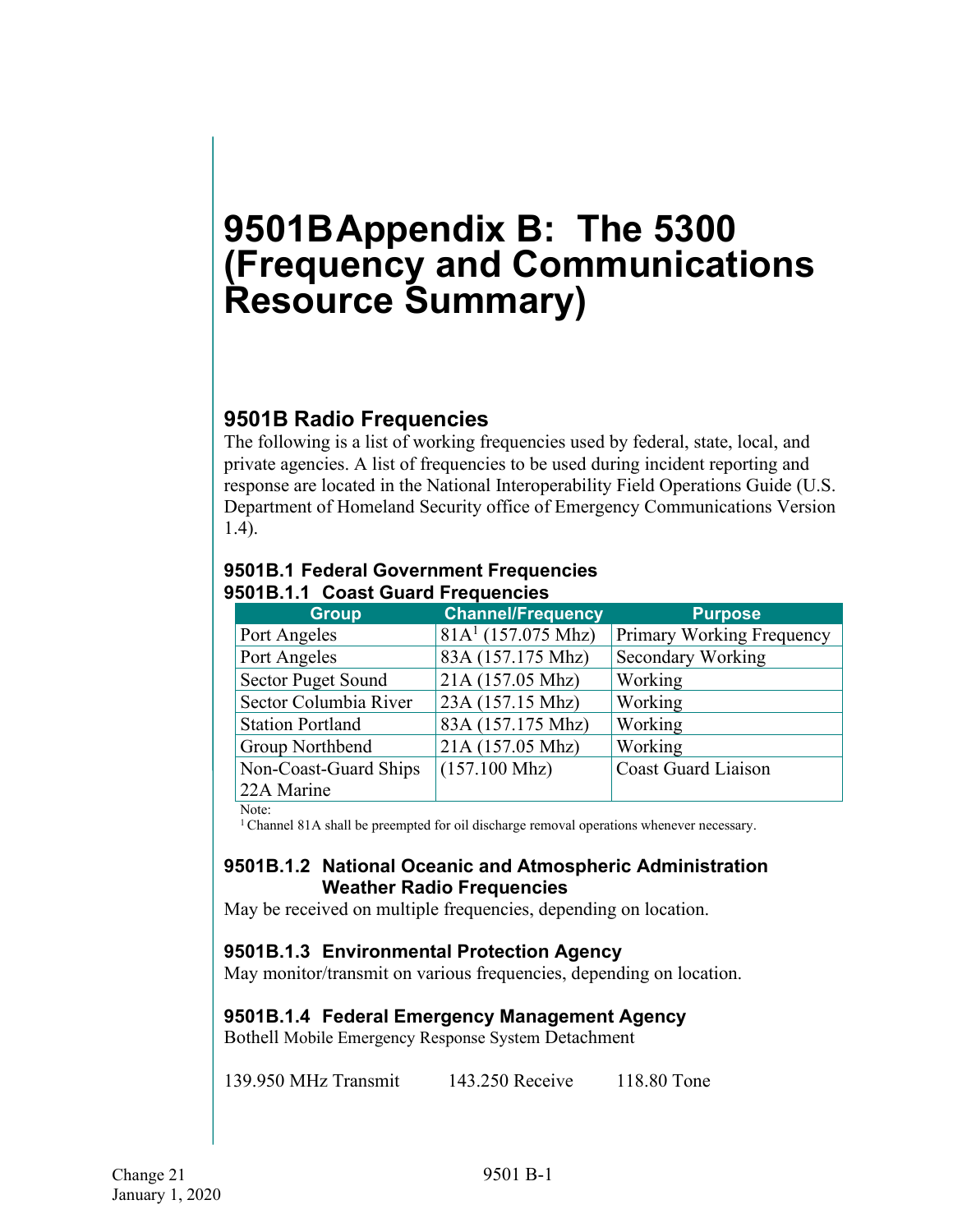#### <span id="page-26-1"></span><span id="page-26-0"></span>**9501B.2 State of Washington 9501B.2.1 Wildlife Operations**

Radio frequencies for wildlife response operations will be assigned by the Communications Unit leader.

#### <span id="page-26-2"></span>**9501B.2.2 Fish & Wildlife**

151.4150 megahertz (MHz) DNR Common (WDOE) Branch Tactical

#### <span id="page-26-3"></span>**9501B.2.3 Comprehensive Emergency Management Network**

The Comprehensive Emergency Management Network (CEMNET) system utilizes base stations and repeaters controlled through the Washington State Patrol microwave system.

Lo Band Channel F1 transmits on 45.200 MHz Lo Band Channel F2 transmits on 45.360 MHz Lo Band Channel F3 transmits on 45.480 MHz

Channel F3 is the primary contact channel for the Washington State Emergency Management Department.

#### <span id="page-26-4"></span>**9501B.2.4 Search and Rescue**

The Search and Rescue frequency transmits on 155.160MHz and is also managed by the Emergency Management Division.

#### <span id="page-26-5"></span>**9501B.2.5 Law Enforcement Radio Net**

The Law Enforcement Radio Net operates on 155.37 MHz and is a mutual frequency used by state and local law enforcement agencies.

#### <span id="page-26-6"></span>**9501B.2.6 On-Scene Command and Coordination Radio**

The On-Scene Command and Coordination Radio operates on 156.135 MHz.

#### <span id="page-26-7"></span>**9501B.2.7 Department of Natural Resources**

State DNR transmits on 151.295 and receives on 159.420 MHz.

#### <span id="page-26-8"></span>**9501B.3 State of Oregon**

#### <span id="page-26-9"></span>**9501B.3.1 Department of Environmental Quality**

The State of Oregon Department of Environmental Quality utilizes the Oregon State Fire Net during a pollution or potential pollution incident.

The State Fire Net transmits on 154.280 MHz.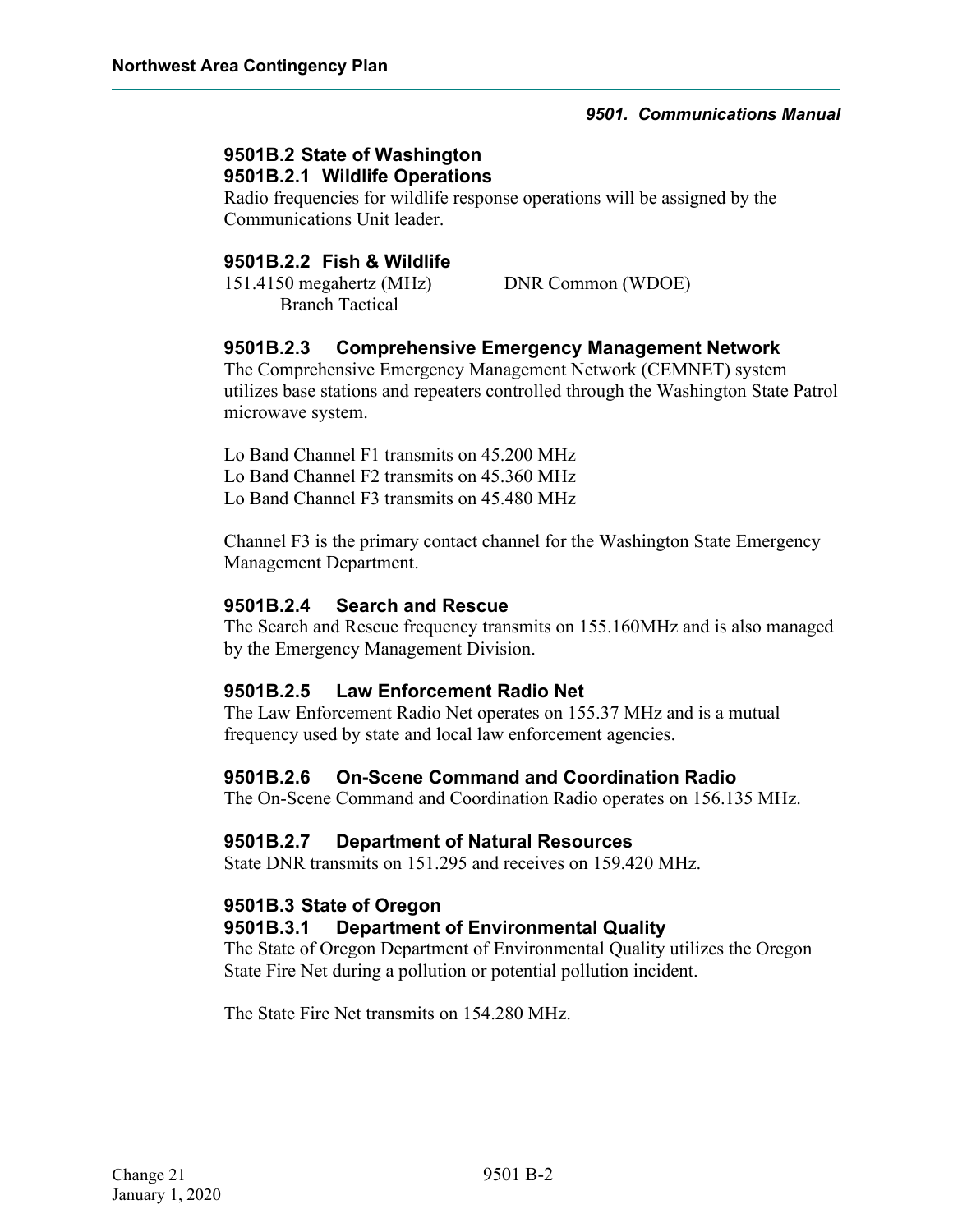#### <span id="page-27-0"></span>**9501B.3.2 Maritime Fire and Safety Association Columbia River Communication System**

| <b>Channel</b> | <b>Description</b> | <b>Transmit</b> | <b>Receive</b> | <b>RX</b>  |
|----------------|--------------------|-----------------|----------------|------------|
|                | Marine Ch 16       | 156.800         | 156.800        | Carrier    |
|                |                    |                 |                | Squelch    |
|                |                    |                 |                | (CSQ)      |
|                | Marine Ch 11       | 156.550         | 156.550        | <b>CSQ</b> |
|                | Marine Ch 13       | 156.650         | 156.650        | <b>CSQ</b> |
|                | Marine Ch 14       | 156.700         | 156.700        | <b>CSQ</b> |
|                | Marine Ch 18A      | 156.900         | 156.900        | <b>CSQ</b> |
|                | Marine Ch 80       | 157.025         | 157.025        | CSC        |

#### <span id="page-27-1"></span>**9501B.4 State of Idaho**

#### <span id="page-27-2"></span>**9501B.4.1 State of Idaho Office of Emergency Management**

| <u>I ransmit</u> | Varies |
|------------------|--------|
| <b>Receive</b>   | 'aries |

#### <span id="page-27-3"></span>**9501B.4.2 National Interagency Fire Center**

| Transmit       | aries |
|----------------|-------|
| <b>Receive</b> | aries |

#### <span id="page-27-4"></span>**9501B.5 Private/Commercial Frequencies**

#### <span id="page-27-5"></span>**9501B.5.1 Clean Sound Cooperative**

| Transmit       | 454.000 MHz | $\mathcal{L}_{h}$ | Internal Comms |
|----------------|-------------|-------------------|----------------|
| <b>Receive</b> | 459.000     |                   |                |

#### <span id="page-27-6"></span>**9501B.5.2 Marine Safety Response Corporation**

| 150.9800 MHz | S               | Ch <sub>1</sub> | Internal Comms        |
|--------------|-----------------|-----------------|-----------------------|
| 150.9800MHz  | TX.             | Ch2             | Internal Comms        |
| 154.5850Mhz  | RX              |                 |                       |
| 159.4800MHz  | S               | Ch3             | Internal Comms        |
| 159.4800MHz  | TX <sup>-</sup> | Ch4             | Internal Comms        |
| 158.4450MHz  | RX              |                 |                       |
| 454.0000MHz  | <b>TX</b>       | Ch8             | Internal Comms PL 100 |
| 459.0000MHz  | RX              |                 | PL 136                |

#### <span id="page-27-7"></span>**9501B.5.3 FOSS Telecommunications Network**

All Foss Maritime vessels have VHF-FM capability. Operating tugs and tank barges monitor the appropriate VHF-FM channel for the house/working frequency as denoted below.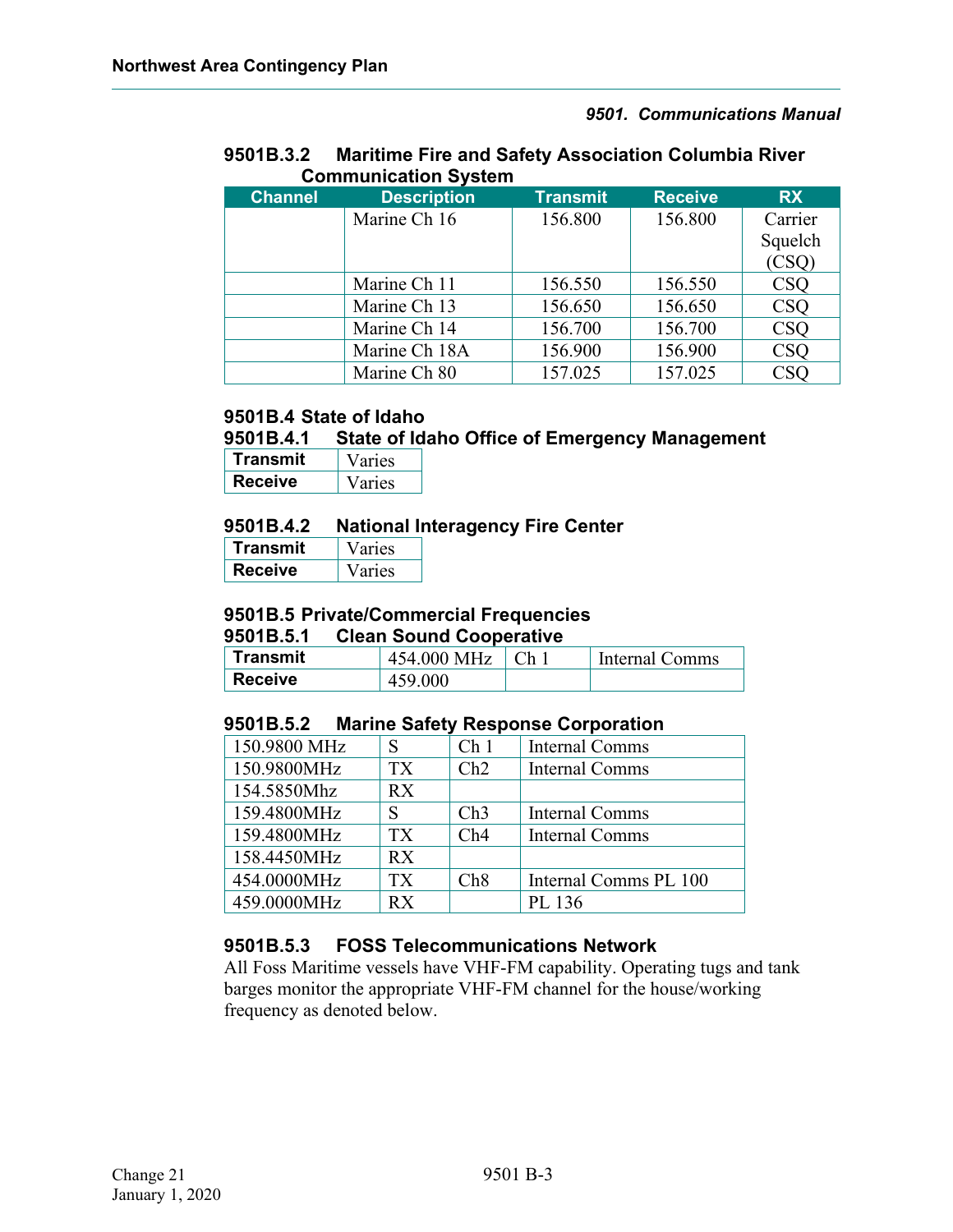| <b>State</b> | <b>Foss Maritime Location</b> | <b>Channel</b> | <b>Frequency (MHz)</b> |
|--------------|-------------------------------|----------------|------------------------|
| WА           | Seattle                       | 7A             | 156.350                |
|              | North Sound                   | 7Α             | 156.350                |
|              | Everett                       | 18A            | 156.900                |
|              | Tacoma                        | 18A            | 156.900                |
|              | Port Angeles                  | 7A             | 156.350                |
| OR           | Portland                      | 10A            | 156.500                |
|              | Astoria                       | 10A            | 156.500                |

Ocean and coastwise tugs, while at sea, monitor single sideband radio, and standby on channel 8B (8297.000 kilohertz; kHz). Foss Maritime tugs also monitor the following frequencies:

| <b>SSB</b>              | 2182.0000kHz | International Distress |
|-------------------------|--------------|------------------------|
| <b>VHF</b>              | 156.800MHz   | International Distress |
| <b>Bridge to Bridge</b> | 156.650MHz   |                        |

The following Single Sideband radio frequencies are available aboard all Foss ocean-going tugs and shoreside base stations for conducting private communications in agreement with 47 Code of Federal Regulations (CFR)

80.373.

| 2182.0000kHz | 8297.000kHz  |
|--------------|--------------|
| 4149.000kHz  | 12353.000kHz |
| 8294.000kHz  | 16534.000kHz |

#### <span id="page-28-0"></span>**9501B.5.4 The Petroleum Radio Service**

47 CFR Part 90.65 designates the frequencies listed below as available for use in oil spill containment and cleanup operations.

| <b>Frequency</b><br>(MHz) | <b>Mode/Private Line Tone</b>              | <b>Use</b>  |
|---------------------------|--------------------------------------------|-------------|
| 25.040                    | simplex                                    | Base/Mobile |
| 25.080                    | simplex                                    | Base/Mobile |
| 36.250                    | simplex                                    | Base/Mobile |
| 41.710                    | simplex                                    | Base/Mobile |
| 150.980                   | simplex/repeater, Pair 1 103.5             | Base/Mobile |
| 154.585                   | repeater receive, Pair 1                   | Mobile      |
| 158.445                   | simplex or repeater receive, Pair 2 103.5  | Mobile      |
| 159.480                   | simplex or repeater transmit, Pair 2       | Base/Mobile |
| 454.000                   | simplex or repeater transmit, Pair 3 103.5 | Base/Mobile |
| 459.000                   | repeater receive, Pair 3                   | Base/Mobile |

#### <span id="page-28-1"></span>**9501B.5.5 Amateur Radio Emergency Services**

Volunteer Communicators and various frequencies are available for emergency use. Contact ARES via the Washington State Emergency Management Division or County Emergency Management offices.